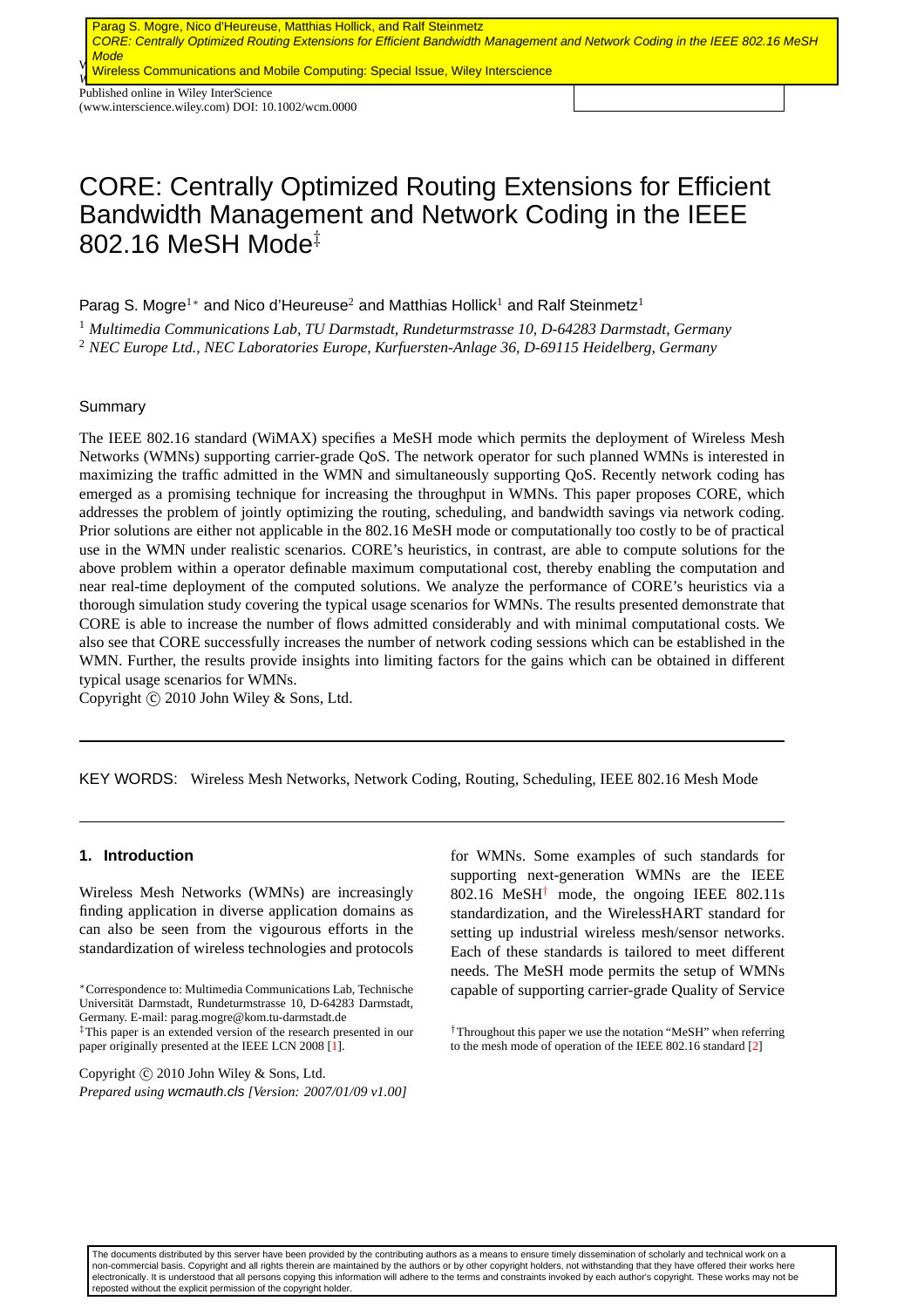(QoS). The IEEE 802.11s standard aims at supporting WMNs much more efficiently than the contemporary IEEE 802.11 [3] standard. The WirelessHART [4] standard supports the setup of self-healing and selforganizing mesh topologies for industrial wireless networks, e.g. for monitoring production plants, etc. A unifying factor in these next-generation standards is the support for TDMA-based bandwidth reservation schemes for supporting stringent QoS requirements. This has opened up completely new application areas for WMNs which were previously not within the application domain for WMNs (a detailed survey on WMNs can be found in [5]).

In this paper we focus on the IEEE 802.16 MeSH mode, choosing it as a prototype for nextgeneration WMNs providing hard QoS support via bandwidth reservations. The MeSH mode is attractive for network providers wanting to extend the coverage of their existing networks in a flexible manner while simultaneously supporting carrier-grade QoS. The MeSH mode represents a paradigm shift in wireless medium access when compared to the contemporary IEEE 802.11 standard. The MeSH mode specifies extensive mechanisms for explicit reservation of bandwidth for transmissions on individual links in the WMN. It allows the provision of QoS on a packet-by-packet basis, where the per-hop handling for each packet is determined by the QoS field in the packet header (see [2, 6] for details of the standard specifications, and packet types/formats for the MeSH mode). Provision of end-to-end QoS is not within the scope of the MeSH mode specifications. From the point of view of the network operator deploying a WMN using the MeSH mode, the provision of carrier-grade QoS is, however, not the sole aim. The network operator normally wishes to increase the amount of flows/traffic admitted in the WMN as it usually means more revenue for the operator and efficient bandwidth utilization. Network coding [7] is a promising technique to achieve the latter goal in WMNs (e.g. [8]).

However, most of the work on network coding in WMNs has been carried out in the context of WMNs using the IEEE 802.11 standard (e.g. [9, 8]). Given the radical difference in access to the medium using the IEEE 802.16 MAC as compared to the IEEE 802.11 MAC, network coding solutions originally designed for and deployed in IEEE 802.11 networks need to be fundamentally reconsidered. We outline in Sec. 3 why the network coding solutions found commonly in the literature are highly inefficient if used in the MeSH mode and why a radically different approach is needed for gainful network coding in the MeSH mode.

Furthermore, an optimal deployment of network coding in the MeSH mode requires the joint optimization of routing, as well as the transmission schedule on individual links in the network, precisely reserving the amount of bandwidth required on each link. Prior work demonstrates the need for such a joint optimization (e.g. [9, 10]). However, the prior approaches found in the literature are not applicable to the MeSH mode or have computationally prohibitive costs to be of practical use in realistic traffic scenarios (Sec. 2.1 provides an overview of the MeSH mode, Sec. 2.2 discusses the related work).

In the MeSH mode we want to route packets on routes satisfying the QoS requirements of the flows. In particular, the packets should be routed along a single path to avoid jitter and reordering problems arising when multipath routing is used. Sufficient bandwidth (an integer number of minislots—the smallest unit of bandwidth allocation in the MeSH mode) needs to be reserved for the transmission on the individual links on the route. The MeSH mode in contrast to the traditional IEEE 802.11 WMNs requires that the transmissions are scheduled in a contention free manner. The above constraints make the problem extremely hard, especially if we want to compute the optimal solutions and deploy the computed solutions in near real-time in a network with changing traffic demands.

In this paper we present CORE (Centrally Optimized Routing Extensions) which is a framework intended to jointly optimize the routing, transmission schedule, and bandwidth savings via network coding. CORE is designed to operate in dynamic WMNs with changing traffic demands. We presented a proof of concept for the CORE framework in [11]. There we demonstrated the ability of CORE's control messages to reconfigure the routing in the network in near real-time and its ability to adapt to changing traffic demands. In this paper we present the details of CORE's heuristics and thoroughly investigate the performance gains obtained using CORE and at the same time identify restricting factors for the gains obtained in typical usage scenarios for WMNs. To the best of our knowledge, this is the first work which looks at the problem of jointly optimizing the routing, scheduling, and network coding in the IEEE 802.16 mesh.

In particular, our contributions are as follows:

Copyright  $\odot$  2010 John Wiley & Sons, Ltd. *Prepared using* wcmauth.cls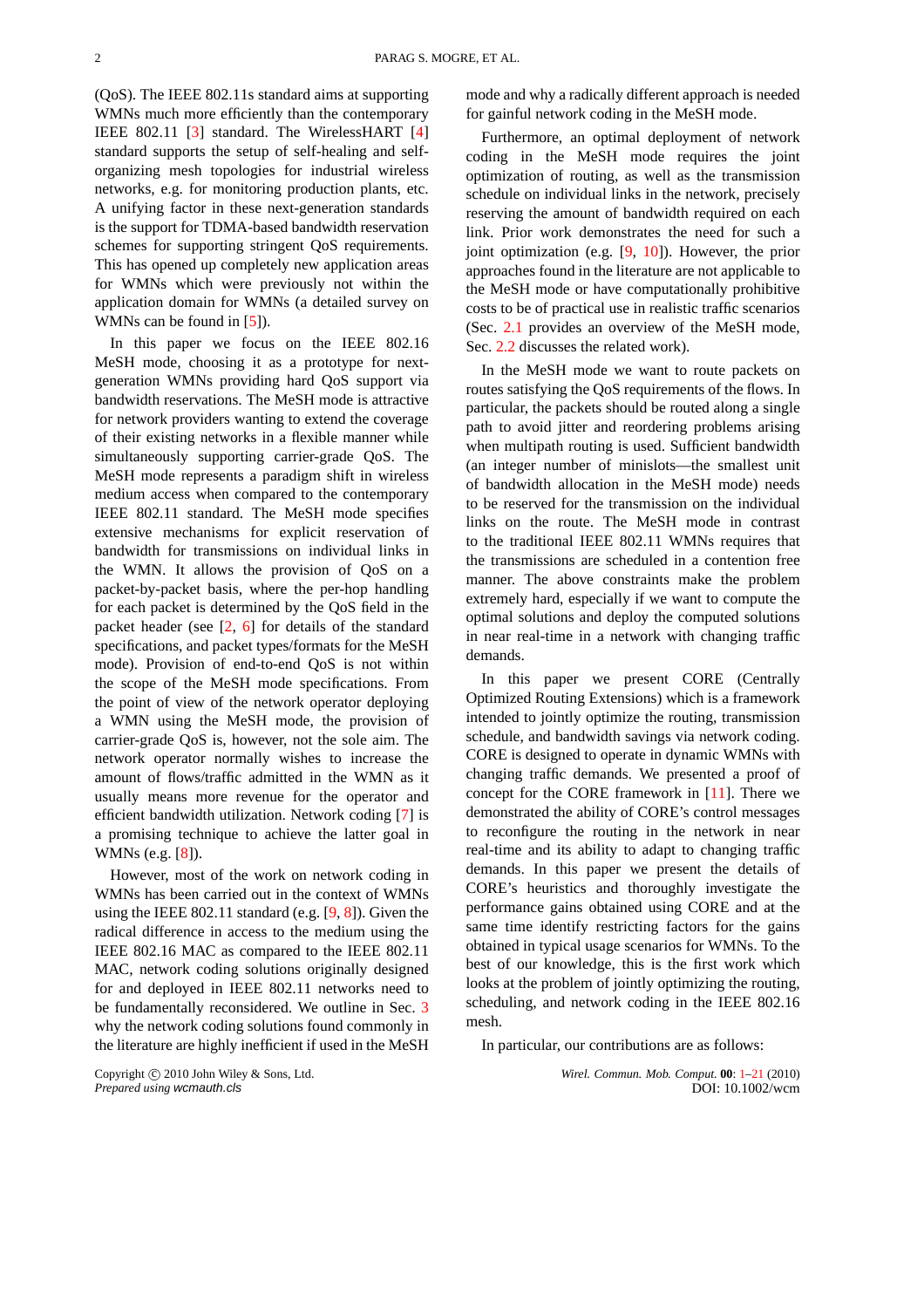- We present the underlying design principles for CORE which draw on the insights obtained from our previous work ([12, 13]).
- In Sec. 4 we present the CORE framework, which jointly optimizes the QoS aware routing, transmission schedule, and bandwidth savings via network coding in WMNs. CORE builds on standard routing protocols, extending their functionality (hence the name "Routing Extensions") by enabling the adaptation of the routing tables at individual nodes in the WMN to achieve CORE's goals.
- CORE uses heuristics (see Sec. 5) to achieve its optimization goal. CORE is designed such that the network operator can parametrize CORE's heuristics for limiting the computational costs to a given maximum threshold. This enables the computation of solutions for the optimization problem and the deployment of the computed solutions in near real-time, even in WMNs with dynamically changing traffic demands.
- CORE is designed such that distributed components (routing, distributed scheduling) are used to deploy the solutions optimized centrally. This avoids a central point of failure, such that the WMN is able to continue with normal operation even if the central server running CORE's heuristics fails. Further, the central optimization server used by CORE does not need to maintain complete global information (e.g. about the transmission schedule at individual nodes) and hence does not involve considerable overhead.
- In Sec. 6 we evaluate the quality of the solutions computed by CORE using a thorough simulation study covering typical usage scenarios for WMNs. The presented results demonstrate that CORE is able to achieve a considerable increase in both the number of flows admitted in the WMN as well as the number of network coding sessions established, while requiring only minimal computational costs. The results also highlight limiting factors for gains which can be obtained via jointly optimizing the routing, scheduling, and network coding in the most typical usage scenarios.

Finally, in Sec. 7 we summarize the key contributions of this paper and give pointers to future research in the area.

## **2. Background and Related Work**

In this section we present a brief introduction to the MeSH mode. This is followed by an overview of relevant related literature.

# 2.1. MeSH Mode Background

The IEEE 802.16 MeSH mode [2] specifies the Medium Access Control (MAC) and the Physical (PHY) layers to enable the deployment of WMNs. The standard specifies the framework for medium access and bandwidth reservation. The algorithms for bandwidth reservation are, however, left open for optimization by individual vendors. The MeSH mode uses TDMA/TDD to arbitrate access to the wireless medium. The time axis is divided into frames. Each frame is composed of a control subframe and a data subframe. The data subframe is further divided into minislots (or simply slots). MAC layer messages meant for network setup and bandwidth reservation are mostly transmitted in the control subframe. Contention free access to the wireless medium in the control subframe can be both centrally regulated by a Mesh Base Station (MBS—a node usually providing access to external networks) or managed in distributed fashion by the individual nodes (Subscriber Stations, (SS)) using the distributed mesh election algorithm specified by the standard (see [2, 6, 14]).

Reservation of bandwidth for transmission of data messages in the data subframe can also be either centrally managed by the MBS (called centralized scheduling) or a contention free transmission schedule can be negotiated by the nodes individually (termed distributed scheduling) without involving the MBS. Centralized scheduling is limited to scheduling transmissions on a scheduling tree specified by the MBS and rooted at the MBS. The scheduling tree does not need to contain all the nodes (SSs) in the WMN. With centralized scheduling bandwidth requests of individual SSs are propagated up the scheduling tree by the SSs to the MBS. The MBS computes the slots to be allocated to the individual nodes and transmits these as grants to its children in the scheduling tree. The grants are then propagated down the tree till all SSs in the tree receive their transmission schedules.

Distributed scheduling is more flexible and can be used to schedule transmissions on all the links (both those in and outside the scheduling tree) in the WMN. Using distributed scheduling a SS negotiates its transmission schedule via a three-way handshake with the neighbouring node which is to receive the transmission (see Fig. 1). Given the limitations of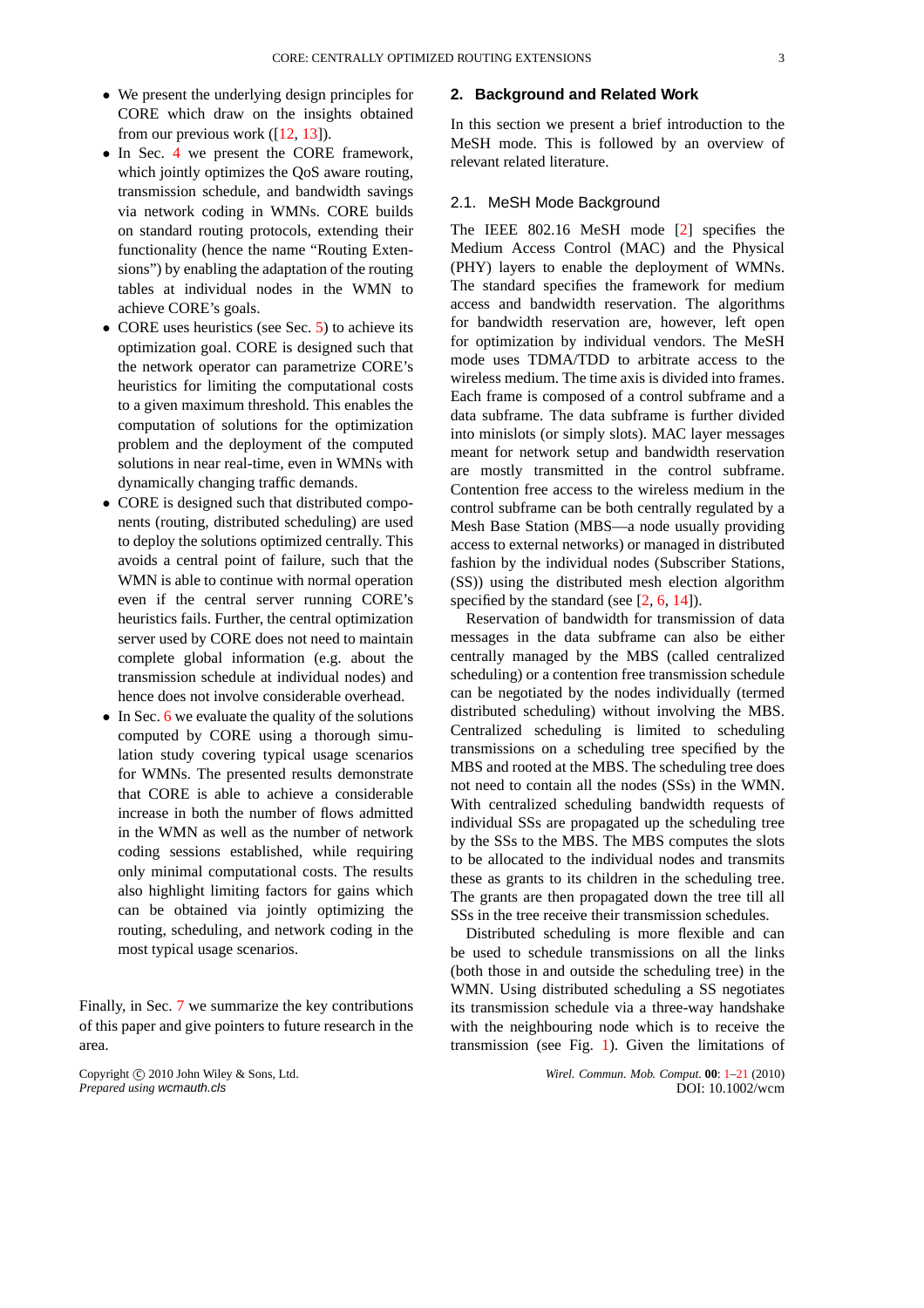

Fig. 1. Overview of three-way handshake for distributed scheduling and slot status update in the MeSH mode

centralized scheduling, without loss of generality, we assume that only distributed scheduling is used for the following discussion.

Using the three-way handshake nodes can request and reserve a contiguous range of minislots for a contiguous range of frames (e.g. reservation  $Resv(L_1, 1 - 10, 100 - 101)$  is used to denote that minislots numbered 1 to 10 are reserved for transmission on the link with identifier  $L_1$  for the frames numbered 100 and 101). The number of minislots reserved is termed as the demand level (denoted as  $\Delta(MS)$ ) and the number of frames for which the reservation is valid is termed as demand persistence denoted here as  $Per_{\Delta F}$ , where  $\Delta F$  is the number of frames for which the reservation is valid; whereas per the standard's specification  $\Delta F \in$  $\{1,2,4,8,32,128,\infty\}$ . We may thus have reservations with demand levels 1... Max. Num. of Slots; and with demand persistences  $Per_1, Per_2, Per_4, \ldots, Per_{\infty}$ . Only slots reserved with persistence  $Per_{\infty}$  can be freed when no longer required via a cancel three-way handshake. Fig. 2 visualizes the scope and validity of bandwidth reservations in the MeSH mode using distributed scheduling. Reservations are essentially rectangular areas in the two dimensional space defined by the minislot and the frames axes. For computing conflict free schedules, every node maintains the state for each minislot in each frame. Depending on the activities which may be additionally scheduled in a slot, the slot has one of the following states: *available* (*av*: transmission or reception of data may be scheduled), *transmit available* (*tav*: only transmission of data may be scheduled), *receive available* (*rav*: only reception of data may be scheduled), *unavailable* (*uav*: neither transmission nor reception of data may

be scheduled). Consider edge  $e=(N_1,N_2) \in E$  in Fig. 1 (b), where *E* represents the set of edges in the WMN.

Fig. 1 (b) shows how nodes in the network will update their slot states when a transmission is scheduled on edge *e*. We assume that all the slot states of the nodes and their neighbours are in state *av* at the beginning of the handshake. Neighbours of the receiver  $(N_2)$  overhear the grant for link  $e$  and update the state for the granted slots to reflect that they may not transmit in the granted slots, since this would cause a collision at  $N_2$ . Neighbours of the transmitter  $(N_1)$ overhear the grant confirm message and update their local slot states to reflect that they cannot receive any other transmission without interference in the confirmed slots.

This process may be compared to the RTS/CTS mechanism used by 802.11 based nodes. However, there are subtle differences. In IEEE 802.11 networks each node hearing either the RTS or the CTS will withhold its own transmissions for the specified time duration. With the three-way handshake as specified in the IEEE 802.16 MeSH mode this is not the case. Referring to the example discussed earlier (see Fig. 1 (b)), nodes hearing the grant message will mark the slots as receive available, i.e. they may schedule data receptions in parallel but will not transmit themselves. On the other hand, nodes hearing the grant confirmation message will mark the slots as possibly transmit available and will be able to schedule their own transmissions in parallel to the transmission being scheduled by the three-way handshake. The other major difference between the three-way handshake and the RTS/CTS scheme is due to the fact that the control messages for the three-way handshake may be transmitted by the nodes in the MeSH mode only in slots in the control subframe which have been

Copyright  $\odot$  2010 John Wiley & Sons, Ltd. *Prepared using* wcmauth.cls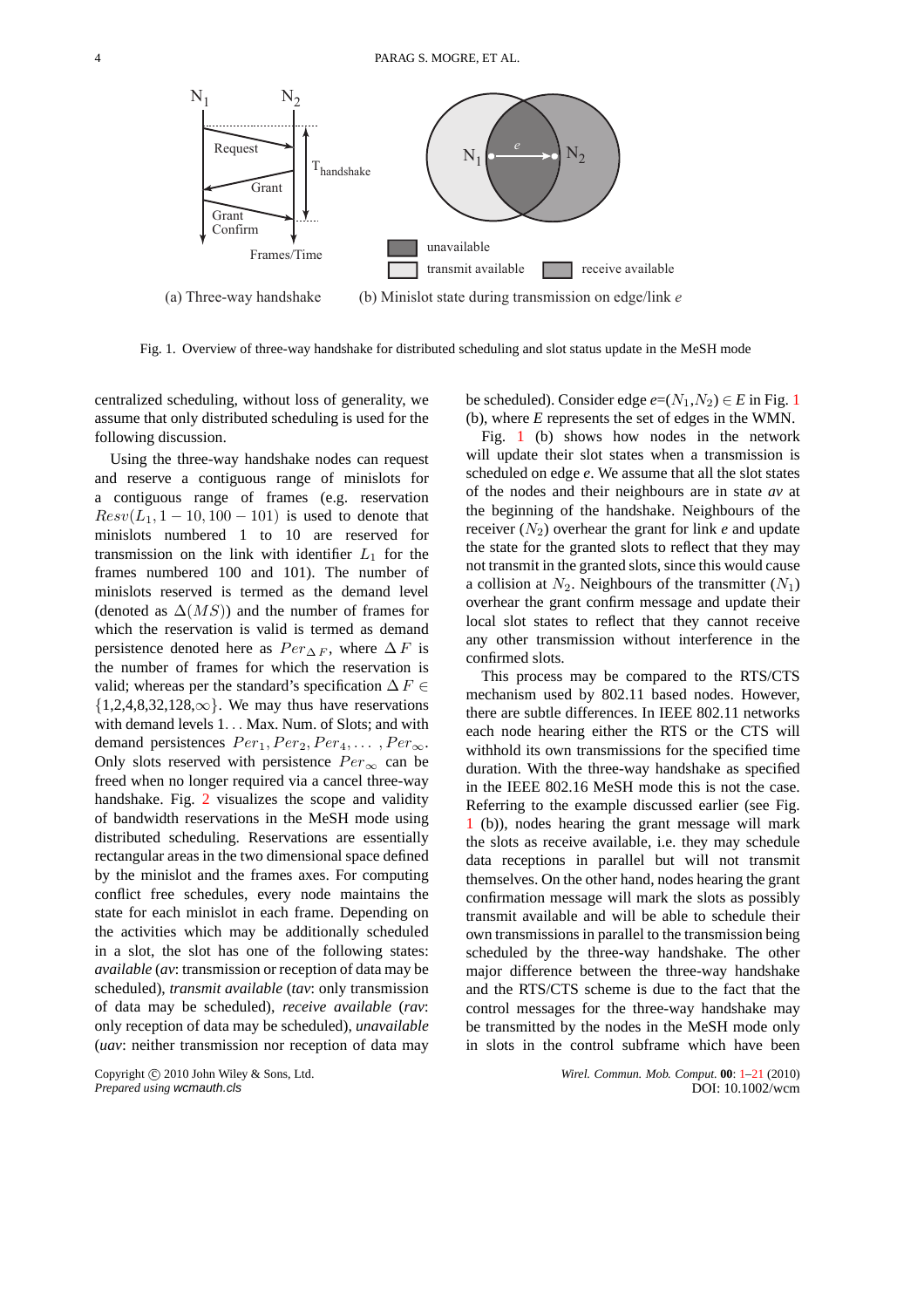

Reservation persistence: a selected number of frames from the set= $\{1,2,4,8,32,128, \text{ infinite }\}$ 

Visualization of minislot reservation using distributed scheduling

Fig. 2. Overview of slot reservations via distributed scheduling in the MeSH mode

won by the respective nodes via the mesh election process specified in the standard. Thus, it is usually not possible for a node to start the three-way handshake as soon as it has some data for transmission. Cao et al. have analyzed the three-way handshake delay in a very exhaustive manner in [14]. This also leads to the fact that unlike the RTS/CTS scheme the grant and grant confirm message as well as the request message might not be transmitted immediately after each other, which in turn opens the possibility for some other three-way handshake running in parallel in the neighbourhood to block the slots being granted such that the given handshake may fail. The other difference between the superficially similar looking mechanisms is the more flexible bandwidth reservation permitted by the three-way handshake in the MeSH mode. The bandwidth (slots) reserved via the three-way handshake in the MeSH mode need not lie temporally immediately after the handshake ends, but may be some frames into the future. Also, it is possible to reserve different and multiple regions of the frame  $\times$  minislot (see Fig. 2) space via a single three-way handshake. Thus, in summary the MeSH mode permits more flexible mechanisms for bandwidth reservation as well as is more aggressive in spatial reuse of slots permitted in comparison to the similar looking RTS/CTS mechanism used by IEEE 802.11 networks.

A transmission may be scheduled on an edge  $e=(N_1,N_2)$  in a given slot *m* and frame *f* iff  $s_m^f(N_1)$  $\in \{av, tav\}$  and  $s_m^f(N_2) \in \{av, rav\}$ . Where  $s_m^f(N)$ denotes the state of slot *m* in frame *f* at node *N*. We now define *I(e)* as the set of edges on which a transmission may not be scheduled (as per the states of the slots) considering that the slots which are reserved for transmission on edge *e* had status *av* prior to the three-way handshake for reserving the slots for edge *e*. We then define the blocking-cost of transmission on an edge *e* as  $\varsigma(e) = |I(e)|$ . Similarly, the blocking-cost for a path (route)  $r_{sd}$  between source s and destination d is defined as  $\zeta^{sd}$  ( $r_{sd}$ ) and is computed as shown in Eqn. (1).

$$
\zeta^{sd}(r_{sd}) = \sum_{e_i \in r_{sd}} |I(e_i)| \tag{1}
$$

Thus, the interference model we use is basically given by the scheduling constraints specified in the IEEE 802.16 standard, and is similar to the protocol interference model specified in the literature (e.g. [15]). When talking about interference costs for the rest of the paper we will use the definition discussed earlier and used in Eqn. (1). Readers unfamiliar with the MeSH mode and interested in knowing more details may find a detailed overview in Ref. [6].

#### 2.2. Related Work

Our work is inspired by the seminal work of Katti et al. [8]. They demonstrate the substantial benefits which can be achieved by using a simple form of network coding [7] in WMNs. We explain the basic working of network coding (as used in [8]) using Fig. 3. Using network coding, nodes do not rely on a simple store-and-forward operation when routing packets along a multihop path. Instead, nodes may

Copyright  $\odot$  2010 John Wiley & Sons, Ltd. *Prepared using* wcmauth.cls

*Wirel. Commun. Mob. Comput.* **00**: 1–21 (2010) DOI: 10.1002/wcm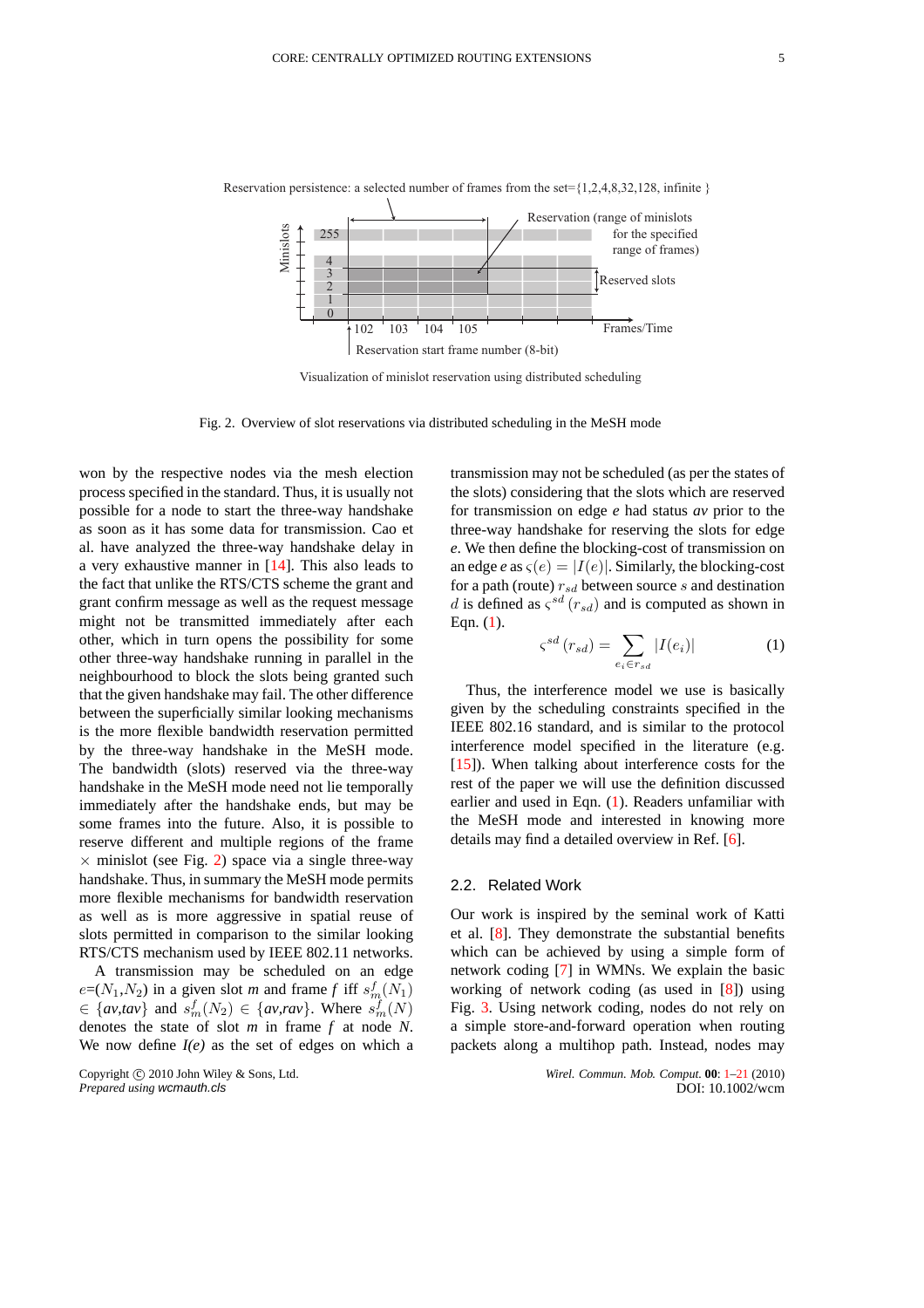

Fig. 3. Wireless network coding

combine information (using a chosen coding function) from incoming packets to form novel coded outgoing packets. These coded packets are then decoded at the neighbouring nodes receiving these, at some nodes down the path to the destination, or the final destinations<sup>‡</sup>. Consider Fig. 3; we have in the example the network topology as shown, with packets from node  $N_1$  to  $N_2$  and vice versa being relayed by node  $R$  which is a common neighbour of both nodes  $N_1$  and  $N_2$ . Fig. 3 (a) shows the normal operation in a WMN where packets are stored at the intermediate relaying node R before being forwarded to the next hop. Consider that node  $N_1$  wants to send a single packet, say packet A to node  $N_2$ , and node  $N_2$  also wants to transmit a single packet to node  $N_1$ , say packet B. As show in Fig. 3 (a) using a normal store-and-forward operation in the WMN, four transmissions are needed for the exchange of the packets. Consider the same packets to be exchanged with network coding. In this case, when  $N_1$  transmits the packet  $A$ , it also locally caches the transmitted packet for a certain duration of time after the transmission. Similarly, node  $N_2$ caches packet  $B$  locally after transmitting it. Fig.  $3$ (b) shows the same exchange using network coding. In this case the relay R receives the uncoded packets A and B from nodes  $N_1$  and  $N_2$  respectively. It can then code the packets  $A$  and  $B$  together by using a XOR coding operation to form the coded packet  $A \oplus B$ . The relay node then transmits the coded packet in a single transmission to both the neighbouring nodes  $N_1$  and  $N_2$ . These can then use the locally cached packets and the received coded packet and decode and correctly receive the uncoded packets meant for themselves. E.g. at node  $N_1$  the operation  $A \oplus (A \oplus B)$ is carried out to get packet  $B$ . Similarly, the packet A can be correctly decoded at the node  $N_2$ . Thus, as seen from Fig. 3 (b), only three transmission slots on the wireless medium are needed when using network

coding in this example, as compared to the four transmission slots which were needed using a storeand-forward operation mode shown in Fig. 3 (a). Thus, even from this trivial example it is clear that significant bandwidth savings are possible when network coding is employed in the WMN.

Ref. [9] builds on [8] by considering network coding and routing as a joint problem. The authors in [9] use a linear programming based approach to find an optimal solution in an 802.11 based MAC. However, the solution presented requires multipath routing and fractional bandwidth allocation on links. Further, the authors do not present any protocol to implement the presented solution in real WMNs. In particular, for reasons of avoiding jitter and out of order packet delivery issues we do not want to split packets belonging to a single flow along multiple paths. Additionally, it is not possible for us to reserve, e.g., 0.333 of the link capacity for a particular link in the WMN. Only an integer number of minislots may be reserved for transmissions on a link. The above constraints put our problem in the class of Integer Linear Programming (ILP) problems, which are generally considered to be NP-hard. We modeled our problem (see  $[16]$  for the details) as an ILP using the *GNU Linear Programming Toolkit* [17]. This open-source toolkit is able to solve ILP problems efficiently using a *branch-and-bound* approach. For small networks (7–10 nodes, 10–15 links, 2–5 flows) and very few (1-10) minislots, the ILP was solved within a few tens of seconds with reasonable results: correct routes where found and no collisions occurred. For larger networks (e.g. 16 nodes in a 4x4 grid layout) the solver was not able to find a solution in reasonable time (24 hours); an increase in flows and/or links had similar effects on the solution time.

Almost all of the work in the field of network coding assumes a 802.11 or similar MAC. No study is made for a reservation based MAC like the MeSH mode. An important issue when using network coding is that it should not add a high delay penalty for the packets when coding is used (see [8] for arguments). Prior literature on wireless network coding makes coding decisions mainly on a packet by packet basis, which is not feasible without high delay in the MeSH mode (see Sec. 3 for a more detailed discussion). Reserving multicast bandwidth on a packet by packet basis via the three-way handshake in the MeSH mode is not only difficult (the receiving nodes have to agree to grant the same set of slots) but also involves the threeway handshake delay which can be considerable (see [14]), especially for multicast reservations.

<sup>‡</sup>Which nodes decode the coded packet depends on the coding scheme deployed. For practical reasons similar to those outlined in Ref. [8], we assume that the coded packets transmitted by a node should be decoded at the intended neighbours receiving these packets.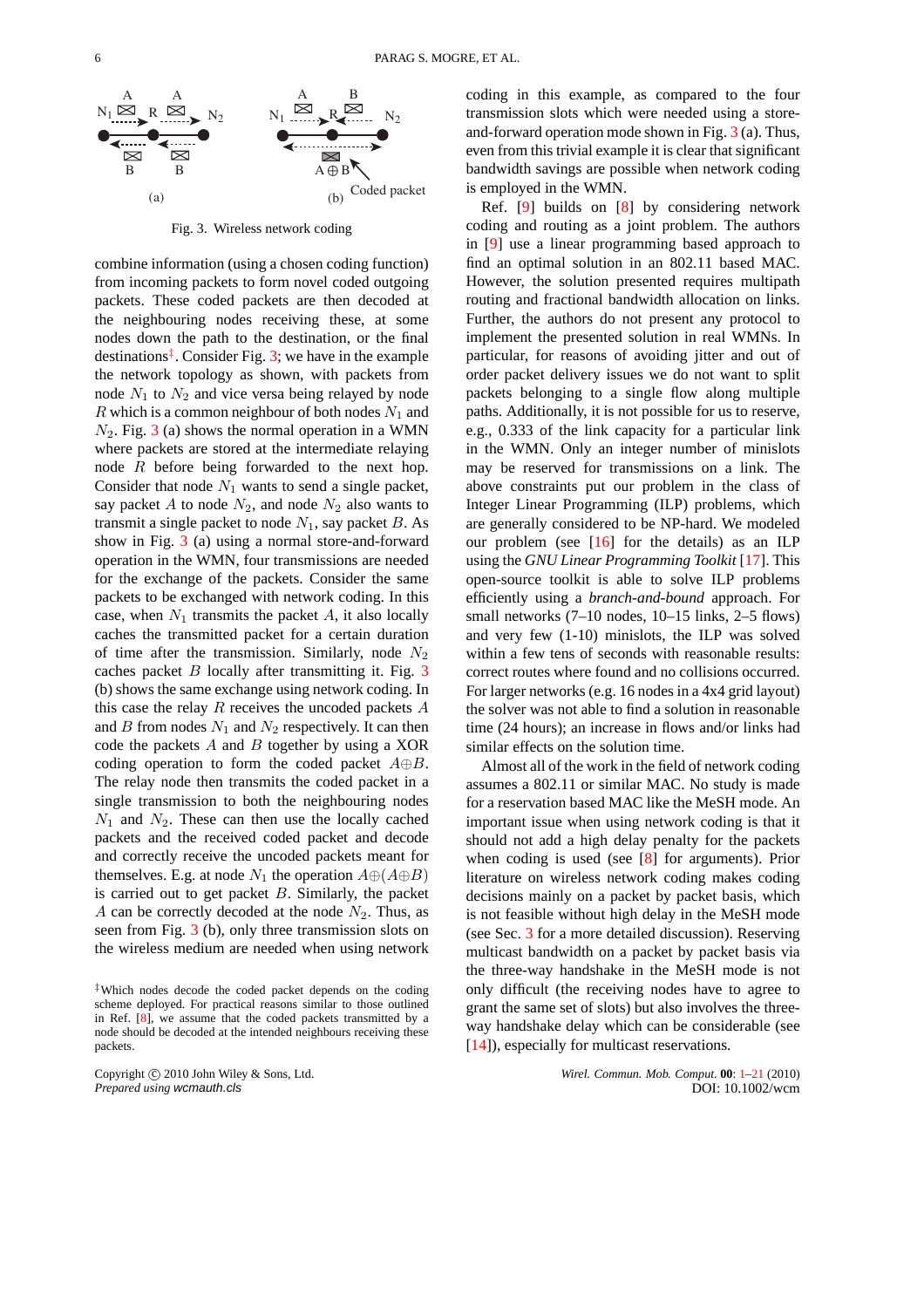In the poster [11] we presented the concept for CORE and demonstrated the ability of its framework to operate in near real-time, jointly optimizing the routing and scheduling and network coding in the WMN. This paper builds up on [11, 1] and studies the performance of CORE's heuristics in greater detail. Most of the other literature on scheduling and network coding is either restricted to multicast traffic (e.g.  $[10]$ ), or does not permit spatial reuse for scheduling as specified for the MeSH mode (e.g. [18]). CORE is probably one of the first works jointly optimizing routing, scheduling, and network coding in near real-time, and for realistic WMN sizes and traffic scenarios. It has been designed for reservation based WMNs using TDMA/TDD and implemented for the special case of the MeSH mode. The solution we present is deployed in a distributed fashion allowing the network to be resilient to failures of the centralized optimization entity.

# **3. Design Considerations for Network Coding in the MeSH Mode and Implications for CORE**

Most of the practical work deploying NC ([19, 7] in WMNs is based on the seminal work of Katti et al. [8]. The work [8] uses the concept of opportunistic listening and opportunistic coding (using an XOR function to mix packets) for deploying NC in WMNs.



Fig. 4. Opportunistic listening and coding

Copyright  $\odot$  2010 John Wiley & Sons, Ltd. *Prepared using* wcmauth.cls

We explain the latter concepts using the example in Fig. 4. Assume we have the depicted state in the network and that the nodes temporarily store previously transmitted packets as well as packets overheard (via so called opportunistic listening) from neighbouring transmissions in a local packet pool. Assume that node *A* knows the lists of packets stored at each of its neighbours (e.g. via reception reports), and it has the shown packets in its transmission queue, with the next hops as shown in the table given in Fig. 4. Based on the available information, node *A* has different choices of which packets to code together via XOR before transmission. E.g. it can decide to code packets P3 and P1 and transmit P3⊕P1, or it can code and transmit the combination P4⊕P3⊕P1. The latter is of course the better choice for packets to combine as in this case nodes *B*, *C*, and *D* each are able to decode correctly and receive packets meant for transmission to them. Thus, the decisions as to which packets to code together is done at nodes in the network in an opportunistic manner, using the currently available packets in the node's queue, and information about the packets available with the node's neighbours.

The above approach is well suited for conventional IEEE 802.11 based WMNs which do not use bandwidth reservations. It is, however, extremely inefficient in the MeSH mode, and in general for reservation based WMNs as it involves a lot of overhead due to bandwidth reservation irrespective of the WMN standard being used. E.g. let us assume that node *A* decides to code the packets locally available as: P4⊕P3⊕P1. This combination should then be transmitted such that it is received at all the neighbours of *A* (nodes *B*, *C*, and *D*). In the MeSH mode this means that node *A* needs to have bandwidth reserved a priori for transmission to the set of neighbours in question before it can transmit the coded packet. The MeSH mode permits reservation of bandwidth only for transmission on individual links in the WMN according to the definitions in the standard. Thus, without amending the standard, it is not possible to reserve bandwidth for transmission to multiple nodes simultaneously. This implies that the node wanting to transmit the coded data to multiple neighbours simultaneously needs to perform a threeway handshake with each of the neighbouring nodes.

We have seen from the above discussion that coded packets need to be received by a given set of neighbours. Furthermore, in case opportunistic listening is deployed, then the non-coded packet transmissions also need to be received by a set of neighbouring nodes if these packets need to be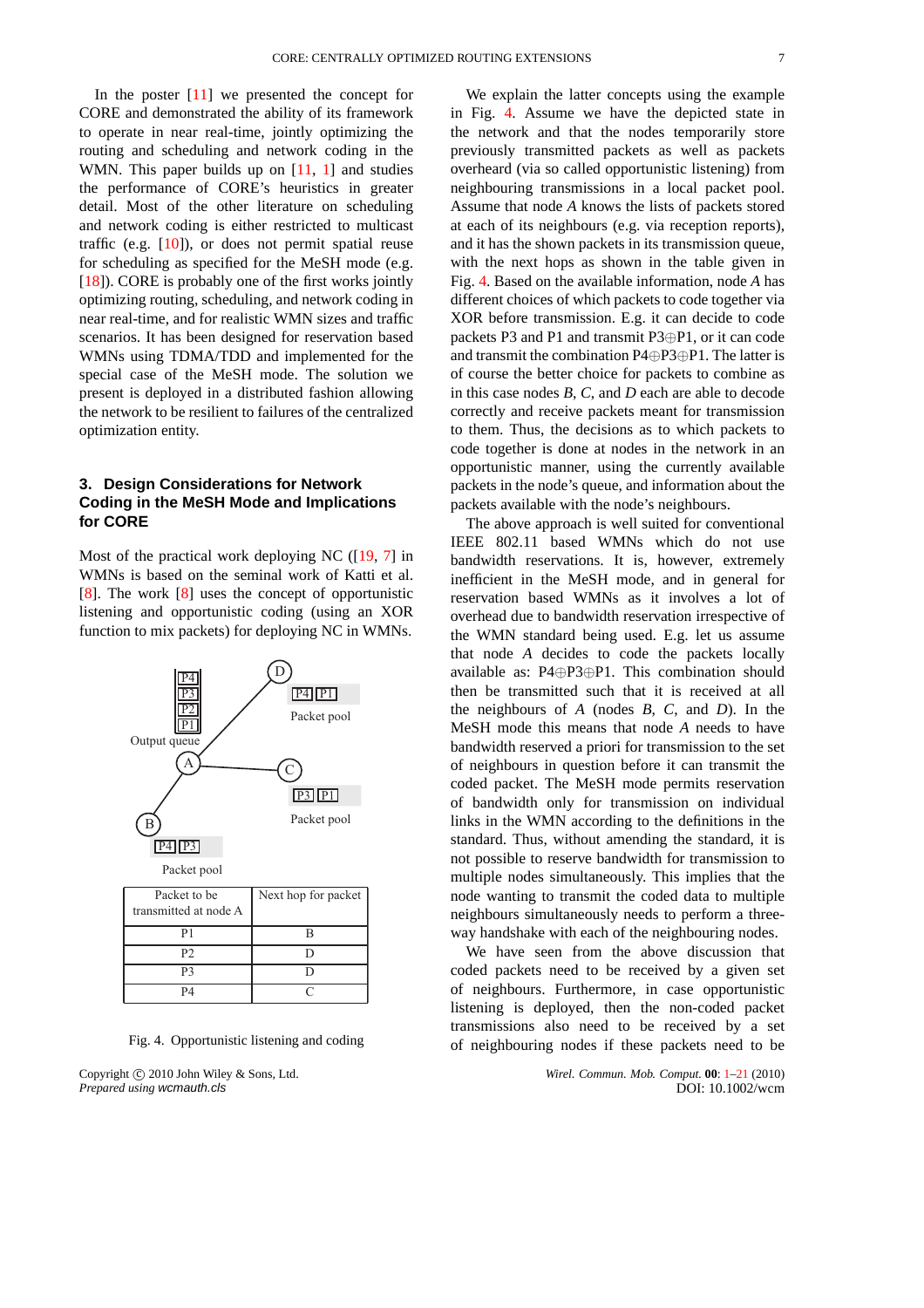used later for coding by the relay. In the MeSH mode as no transmission can take place without explicit bandwidth reservation it means that multicast bandwidth reservations are needed for both the coded transmissions as well as the uncoded transmissions in case of opportunistic listening. In prior work (see Refs. [12, 13] for details) we have shown analytically that these multicast reservations are very costly in terms of negotiation overhead as well as the delay incurred thereby. It is seen that these costs rise extremely with both an increase in the number of slots needed to be reserved in a frame, as well as with an increase in the number of neighbours to whom the transmission needs to be scheduled. We have thus seen that the network coding approach as in [8] is very inefficient for reservation based WMNs, and one should not make network coding decisions based on individual packets in the output queue as seen in the example discussed previously and depicted in Fig. 4.

We have shown in prior work  $([12, 13])$  that in reservation based WMNs like the MeSH mode the overhead of the three-way handshake (bandwidth reservation overhead) should be amortized by using the same coding decision over a stream of packets where possible. Here, network coding is no longer packet oriented but flow oriented, whereby packets belonging to a set of flows are regularly chosen for coding together and transmitted to a fixed set of receiving nodes. This permits the handshake procedure to be carried out once to reserve multicast bandwidth for a larger number of frames.

To make this more clear let us refer to Fig. 3. In contrast to packet-by-packet network coding decisions suitable for non-reservation based WMNs, in WMNs like the MeSH mode, we propose that the nodes observe the data arrival statistics of traffic packets from neighbouring nodes for relaying to other neighbouring nodes. This should then serve as a basis for initiating reservations for network coding and then the coding of data over packet streams itself. Thus in the example in Fig. 3, the node *R* would look at the mean arrival rate of packets from node  $N_1$  for relaying to node  $N_2$  and vice versa. If the data rate is above a chosen threshold then theoretically it would be possible for node *R* to act as a network coding relay and code minimum $(F_1,F_2)$  bits together without adding delays. Here  $F_1$  and  $F_2$  are the data arrival rates for the two cross-flows in terms of bits per frame. Thus, if the node *R* observes that the mean data arrival rates of the flows are sufficient and that the flows tend to exist for a relatively long period of time to allow the amortization of the bandwidth reservation

overhead for network coding, then the node *R* will initiate a multicast reservation handshake to reserve bandwidth for transmission to the nodes  $N_1$  and  $N_2$ . Individual packets belonging to these streams will then be coded together similar to the coding for the individual packets *A* and *B* in Fig. 3. However, the bandwidth reservation handshake needs to be only performed at the start reserving multicast bandwidth for a large range of frames.

The exact approach for coding packets together and for reserving bandwidth for network coding are out of scope of this paper and CORE's functionality though. Details of the same may be found in [12, 13, 20, 21]. As CORE is designed for reservation based WMNs we will assume that such distributed mechanisms for network coding, which make network coding decisions looking at entire packet streams, as well as suitable mechanisms for reserving the required bandwidth are present in the WMN.

An additional aspect which should not be ignored is the presence of per link data encryption mechanisms in the MeSH mode. This implies that uncoded packets transmitted will be received correctly only at the intended recipients, and other neighbours overhearing these packets will not be able to interpret the contents of these packets. This excludes network coding solutions which assume opportunistic listening from being applied in such WMNs. Hence, for CORE, we will focus on optimizing and increasing the network coding opportunities similar to the Alice– Relay–Bob example in Fig. 3. This however does not exclude the operation of network coding sessions using opportunistic listening, these are however, not explicitly the goal of optimization for CORE.

CORE is designed using the insights obtained from the discussion above. We extended the MAC layer of the MeSH mode such that it supports network coding, additionally we also extended the protocol stack with a cross-layer interface allowing CORE to obtain information from the MAC layer, as well as provide information to the MAC layer and the routing layers. Additionally we designed an extended handshake procedure for reserving bandwidth for multicast transmissions, as is needed for transmitting coded data. We refer to this extended handshake as NC-handshake. The NC-handshake allows efficient negotiation of a common set of slots to be reserved for the multicast transmission. Details of the NChandshake can be found in [13]. For the rest of the discussion we assume the presence of such an extended MAC layer for the MeSH mode.

Copyright  $\odot$  2010 John Wiley & Sons, Ltd. *Prepared using* wcmauth.cls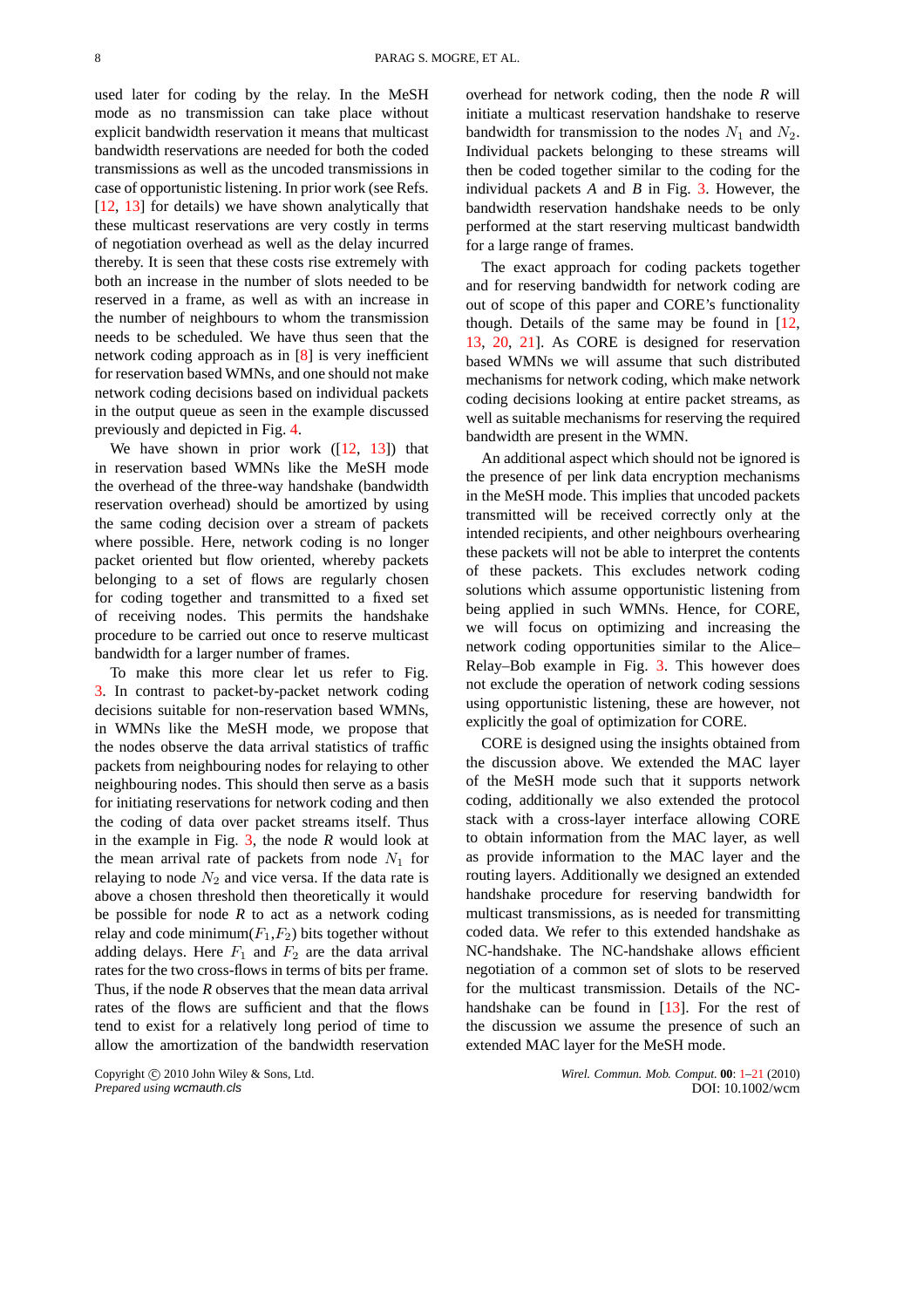We next give an overview of CORE's operation in Sec. 4 followed by the detailed operation in Sec. 5.

# **4. CORE: Functional Overview**

CORE has been designed to help the nodes in the WMN to optimize the routes globally (and not from the individual node's point of view as done by contemporary shortest path algorithms). Here, CORE considers the QoS requirements of flows when adapting routes, and also strives to minimize the blocked bandwidth for a given traffic demand by employing network coding.

CORE uses a central server to run its optimization heuristics (see Sec. 5) . Without loss of generality, for this paper we assume that the central CORE server is also the MBS and hence use MBS and CORE server with equal meaning. CORE's two fundamental design principles are: *Principle 1*: CORE should be able to work in realistic WMNs and be able to adapt the routes in response to dynamically changing conditions in the WMN in near real-time. Hence, CORE's heuristics are designed such that the network operator can limit the maximum computational effort spent on searching for an optimal solution. *Principle 2*: The usage of CORE's central server should be optional, i.e. nodes in the WMN should be able to deliver data to destinations even in the absence of the central server. Hence, CORE assumes the usage of distributed routing protocols and uses distributed scheduling to reserve bandwidth for transmissions on links in the WMN. We next explain CORE's working in a nutshell with the help of an example.

# 4.1. CORE Operation Explained

Consider the toy-topology in Fig. 5 and two flows between the source destination pairs (*S*,*R*) and (*R*,*P*). Assume that initially only Flow 1: (*S*,*R*) exists. Also assume that Flow 1 uses route  $S \rightarrow T \rightarrow R$ . Now, when Flow 2:  $(R, P)$  enters the network, the source  $(R)$ estimates the mean data rate for the flow and notifies the MBS (for instance node *Q*) of the new traffic demand while routing the data arriving from the new flow on the path computed by the distributed routing protocol. Assume that this route is  $R\rightarrow Q\rightarrow P$  for Flow 2.

For this flow constellation, no opportunistic listening and coding similar to that used in COPE [8] is possible in the MeSH mode due to the perlink encryption at the MAC layer. The MBS computes an optimal route combination for the flows using the



Fig. 5. Toy scenario to explain CORE's operation

algorithms mentioned in Sec. 5. It may, for example, determine that routing the flows as Flow 1 along:  $S \rightarrow T \rightarrow R$  and Flow 2 along:  $R \rightarrow T \rightarrow S \rightarrow P$  is a better solution since it generates opportunities for deploying network coding (e.g. at node *T*) in the network, does not violate the QoS requirements and, at the same time, minimizes interference in the network. The MBS sends control messages to the affected nodes notifying them of the required routing table updates and the schedule (bandwidth reservation) changes. In this example, the MBS informs nodes *R*, *T*, and *S* about the new routes. The nodes then change their individual routing tables accordingly. The MBS also notifies node *T* about the possibility for deploying network coding. However, changing the routing tables is not sufficient in the MeSH mode as the IEEE 802.16 MeSH mode uses explicit bandwidth reservation for data transmission. As there may not be sufficient bandwidth already reserved on the new route, new packets arriving have to wait in the queue until enough bandwidth has been allocated on the new route. At the same time, the bandwidth on the old route might be unused. Consequently we also need an interface from the routing layer to the MAC layer, to allow the routing to directly initiate the request or cancellation of bandwidth. The MBS using the CORE mechanism thus notifies the individual SSs of both the routing changes as well as changes needed to the reservations on the links affected by the routing changes. To ensure a smooth transition to the new constellation the MBS specifies a frame number after which these changes take effect.

To further reduce overhead of CORE's centralized control and centralized algorithms, we distinguish between long-term (with persistence  $Per_{\infty}$ ) and short-term reservations (reservations with persistences  $\langle Per_{\infty}$ ). The MBS is periodically (or when a new flow arrives, or the mean demand level changes drastically) notified of the mean demand level of the traffic demands by the source nodes using the periodic network configuration messages transmitted in the control-subframe. The computations at the MBS are based on this traffic demand information. The MBS next computes the routes and instructs

Copyright  $\odot$  2010 John Wiley & Sons, Ltd. *Prepared using* wcmauth.cls

*Wirel. Commun. Mob. Comput.* **00**: 1–21 (2010) DOI: 10.1002/wcm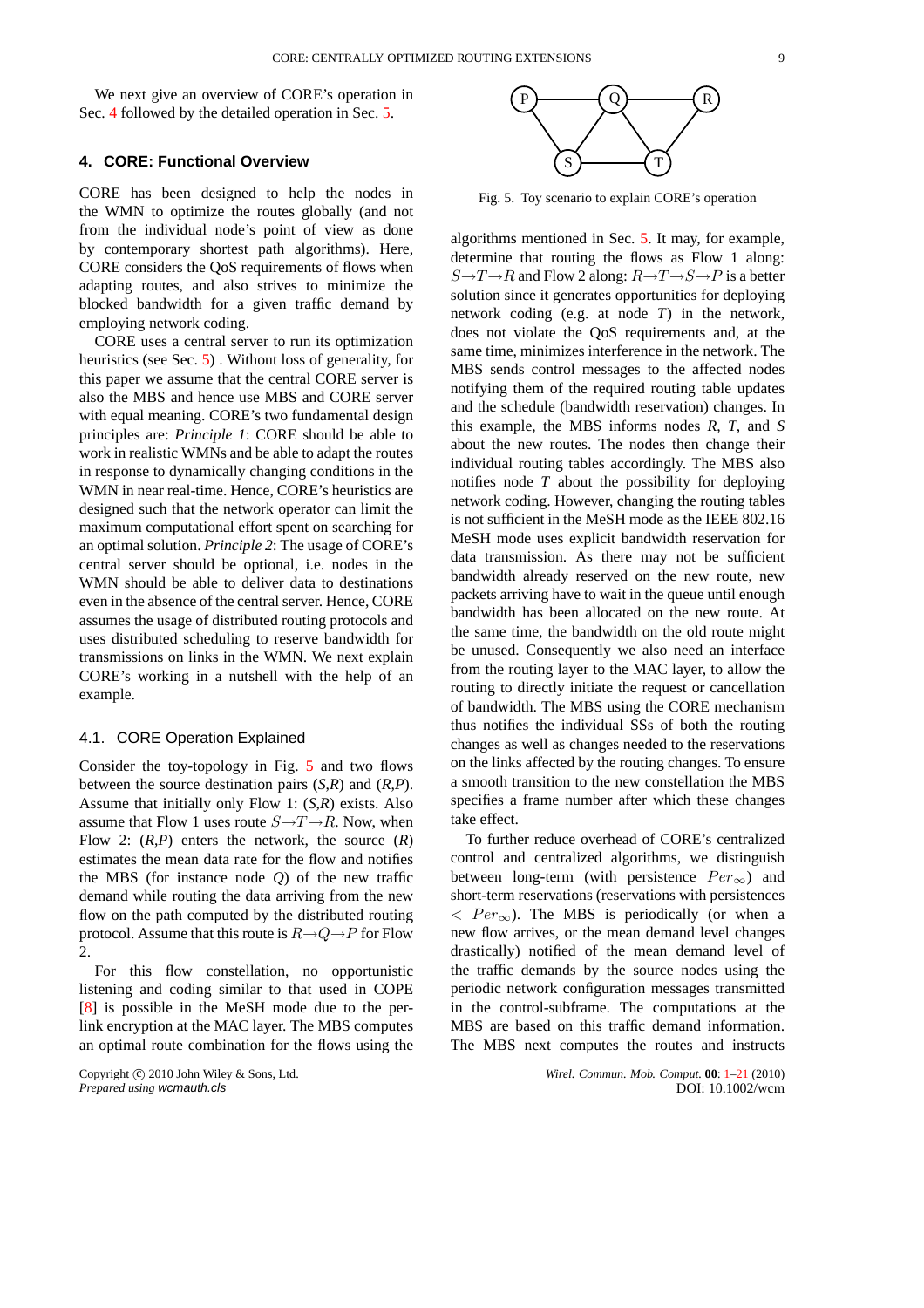the individual SSs to reserve bandwidth (an amount corresponding to the demand on the link) on the concerned links using  $Per_{\infty}$  (good until cancelled or reduced) reservations. The traffic demand in a real network is by no means constant at the mean level and may show fluctuations and bursts of data. The SSs, when using CORE, reserve bandwidth for such traffic bursts using short-term reservations without needing to contact the MBS. This enables a quick response to bursts of traffic with low overhead. To ensure that minislots are available for such short-term reservation CORE specifies a maximum fraction of the data-subframe (i.e. number of minislots) which may be used by the centralized optimization mechanism of CORE for long-term reservation. The remaining minislots are available for short-term reservation. Thus, the centralized optimization part of CORE, when computing the maximal schedule and its feasibility considers that it has only the number of minislots per data-subframe as are permitted by the network operator.

From the overview we see that CORE optimizes the network centrally, however, uses distributed means to deploy the optimized solution. Additionally, it has been designed such that failure of CORE's centralized server does not lead to complete breakdown of the WMN. Ref. [16] provides details about the control protocols designed for CORE and the extensions we propose to amend to the IEEE 802.16 MeSH mode.

## **5. CORE: Details of the Heuristics**

To make the optimization problem tractable, and to enable the design of heuristics for finding a solution in real-time, we split the problem into several subproblems. These are: Route Preselection, Optimal Route Combination (*OptRC*) and Maximal Scheduling (*MaxSch*). We now describe the above subproblems and our solutions to each.

#### 5.1. Route Preselection

The goal of the Route Preselection heuristic is to limit the number of routes per flow that are considered by the OptRC heuristic to an operator-defined value  $(\kappa)$ , which limits the complexity of the optimization problem. This routine gets all the routes for a flow which are feasible w.r.t. the QoS constraints. From this set of routes per flow, the best (w.r.t. the route blocking-cost as specified in Eqn. (1))  $\kappa$  routes are retained. This gives a set of at most  $\kappa$  routes per flow which are feasible w.r.t. QoS and, at the same time,

Copyright  $\odot$  2010 John Wiley & Sons, Ltd. *Prepared using* wcmauth.cls

potentially block a minimum number of links due to data transmissions on the path. The selected routes are then the input for the OptRC heuristic.

## 5.2. Heuristic for the OptRC Subproblem

The solution to the OptRC problem uses the solution to the MaxSch problem (see  $5.3$ ) as a subroutine (within the procedure combine() shown in the pseudocode for Algorithm 1). The OptRC problem can be formulated as follows. "*Given a set of flows, their traffic demands, and a set of routes per flow, what is the optimal combination of routes (by choosing one route per flow) such that: the maximum traffic demand can be supported in the network, the overall interference in the network is minimized when using the schedule produced by the MaxSch subroutine, and bandwidth savings via network coding are maximized?*"

A subset of the flows from the given set of flows may be dropped if they cannot be scheduled using the MaxSch routine or if the network capacity is insufficient, i.e. only an insufficient number of minislots is available. In particular, the solution to the OptRC problem is a set of routes which contains a single route for each source-destination pair. Algorithm 1 shows our proposed algorithm as pseudocode. Instead of finding an optimum route set for all flows at once, the algorithm operates stepwise. We next define how Algorithm 1 divides the OptRC problem into smaller optimization steps. From the list of yet to be routed (non-processed) flows  $f, t$  flows are chosen, such that

$$
\prod_{i=1}^{t} k_i \le \Delta \tag{2}
$$

where  $\Delta$  is a constant set by the network operator and  $k_i$  is the number of possible routes of the *i*th nonprocessed flow (Lines 3–11). These  $t$  flows form one partition  $p$  as shown in Algorithm 1. In our algorithm we add flows to a partition till the bound given by Eqn. (2) is reached. We always select the first flow  $(f_0)$  in the list of flows  $f$  as the next flow to be added to a partition of flows to be optimized in parallel. Hence, the order of flows in  $f$  plays an important role in the performance of Algorithm 1.

For the results in this paper (unless otherwise specified, e.g. for Sec. 6.3), we sorted the flows based on their traffic demand and they are listed in f such that a flow which has a higher traffic demand is placed before flows with lower traffic demands. Optimizing a larger number of flows in parallel is beneficial,

*Wirel. Commun. Mob. Comput.* **00**: 1–21 (2010) DOI: 10.1002/wcm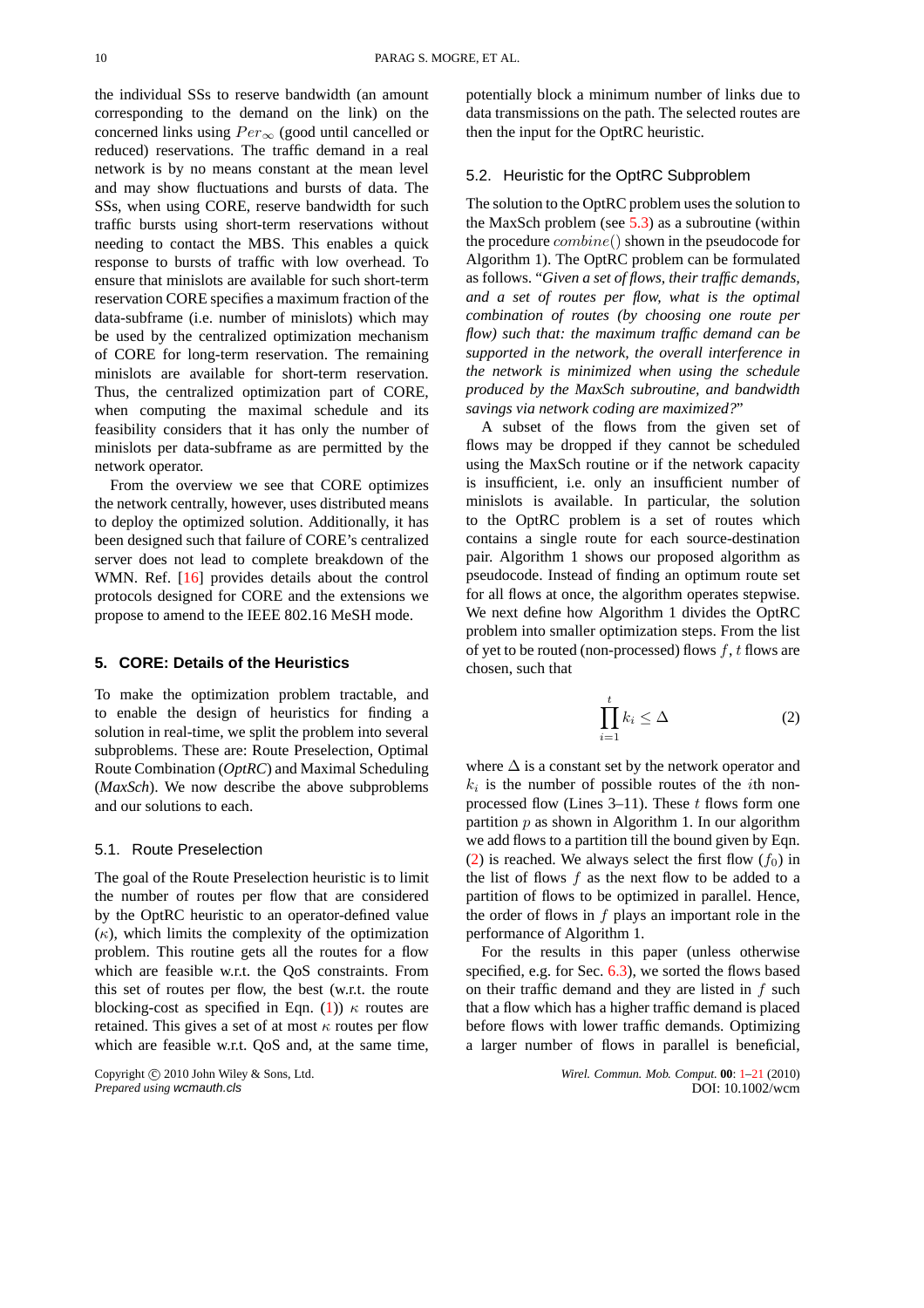## **Algorithm 1** OptRC Algorithm

#### **Definitions:**

- f: List of flows to be processed, ordered according to the flow's importance.
- $f_0$ : most important, unprocessed flow (i.e. first element of f).
- a: Set of flows for which a route has already been found.
- p: A partition, i.e. a self sorting list of flows; ordered
- according to the flow's importance. P: Self sorting list of partitions (i.e. list of lists of flows) with elements  $P_i$ ; ordered by the importance of the first flow of the elements.
- $P_0$ : First element of  $P$ , i.e. the partition containing the most important, unprocessed flow.

1:  $a \leftarrow \emptyset$ 2: **repeat** 3:  $p \leftarrow \emptyset$ 4:  $P \leftarrow \emptyset$ 5:  $comb \leftarrow 1$ 6: **while**  $comb \cdot k_0 \leq \Delta$  **do**  $\triangleright$  Add flows to p until  $comb > \Delta$ 7:  $comb \leftarrow comb \cdot k_0$ 8:  $p \leftarrow p \cup \{f_0\}$ 9:  $f \leftarrow f \setminus \{f_0\}$ <br>10: **end while** end while 11: 12:  $P \leftarrow P \sqcup p$ 13: **repeat** ⊳ Binary search 14: best ← combine( $P_0 \cup a$ ) ⊳ Search best set of routes 15: **if**  $best = \emptyset$  **then**  $\triangleright$  No valid combination found 16: **if**  $|P_0| = 1$  **then**  $\triangleright P_0$  contains only one element 17:  $P \leftarrow P \setminus \{P_0\}$   $\triangleright$  Flow in  $P_0$  not routeable 18: **else** ⊲ Split current partition in two partitions 19:  $np \leftarrow \left\{ P_{0,x} : x \ge \left| \frac{|P_0|}{2} \right| \right\}$ 20:  $P_0 \leftarrow \hat{P}_0 \setminus \{t : t \in np\}$ 21:  $P \leftarrow P \cup \{np\}$   $\triangleright np$  has  $2^{nd}$  position in P 22: **end if** 23: **else** 24:  $a \leftarrow a \cup P_0$ <br>25:  $P \leftarrow P \setminus \{P\}$  $P \leftarrow P \setminus \{P_0\}$ 26: **end if** 27: **until**  $P = \emptyset$ 28: fixRoutes(*best*)  $\triangleright$  Fix the flows to the routes currently found 29: **until**  $f = \emptyset$ 

because it enables the computation of a schedule, which allows maximal concurrent transmissions for the considered flows, by adapting the routes for all these flows. Thus, the main goal of Algorithm 1 is to efficiently search for a combination of routes which allows the maximum traffic demand to be supported. Algorithm 1 uses binary search within a given partition to quickly find the subpartition  $(P_0)$  of flows which can be jointly scheduled when the given partition of  $t$ flows cannot be jointly scheduled (see lines 13–27).

The procedure combine() passes all possible route combinations for the given flows as argument to the MaxSch algorithm and returns the best schedulable set of routes. The binary search enables us at the same time to find out flows which cannot be scheduled by the MaxSch routine together with the flows which have been already scheduled and for which the routes have already been fixed. Flows for which no schedulable solution could be found are excluded from any further calculations. All other flows regarded in this step are fixed to the route that has just been found. This procedure repeats until all flows have been considered. In the case that each of the  $t$  flows has  $\kappa$  routing possibilities, the maximum number of route combinations  $\hat{C}(\kappa, t)$  that have to be checked (implemented using the combine() procedure which calls the computational expensive MaxSch algorithm for each possible route combination) until all  $t$  flows have been processed can be calculated iteratively by

$$
\hat{C}(\kappa, 0) = 0
$$
\n
$$
\hat{C}(\kappa, 1) = \kappa
$$
\n
$$
\hat{C}(\kappa, 2) = \kappa^2 + 2\kappa
$$
\n
$$
\hat{C}(\kappa, 3) = \kappa^3 + \kappa^2 + 3\kappa
$$
\n
$$
\hat{C}(\kappa, 4) = \kappa^4 + 2\kappa^2 + 4\kappa
$$
\n
$$
\hat{C}(\kappa, t) = \kappa^t + \hat{C}(\kappa, \lceil t/2 \rceil) + \hat{C}(\kappa, \lceil t/2 \rceil). \tag{3}
$$

One can see from Eqn. (3) that the number of possible route combinations and, thus, the number of schedules that have to be calculated, increases exponentially. The operator can choose between processing either more flows in parallel or allowing more routing alternatives for each flow.

## 5.3. Heuristic for the MaxSch Subproblem

The MaxSch heuristic is given a set of flows and one route per flow. It first computes the bandwidth required (demand) per link in the network for the given set of flows and routes. The MaxSch next attempts to find a maximal schedule for the demand, returning the amount of (minislot,link) tuples blocked by the computed schedule. The returned value can, in general, be any metric which allows the calling function to evaluate the quality of the computed schedule. In case the given set of flows cannot be scheduled due to bandwidth limitations, an error value is returned. The MaxSch subroutine is called repeatedly by the combine() procedure shown in Algorithm 1, to find the best (minimum blocking) route combination.

For our subproblem, a maximal schedule is a set of scheduled data transmissions (for the given

Copyright  $\odot$  2010 John Wiley & Sons, Ltd. *Prepared using* wcmauth.cls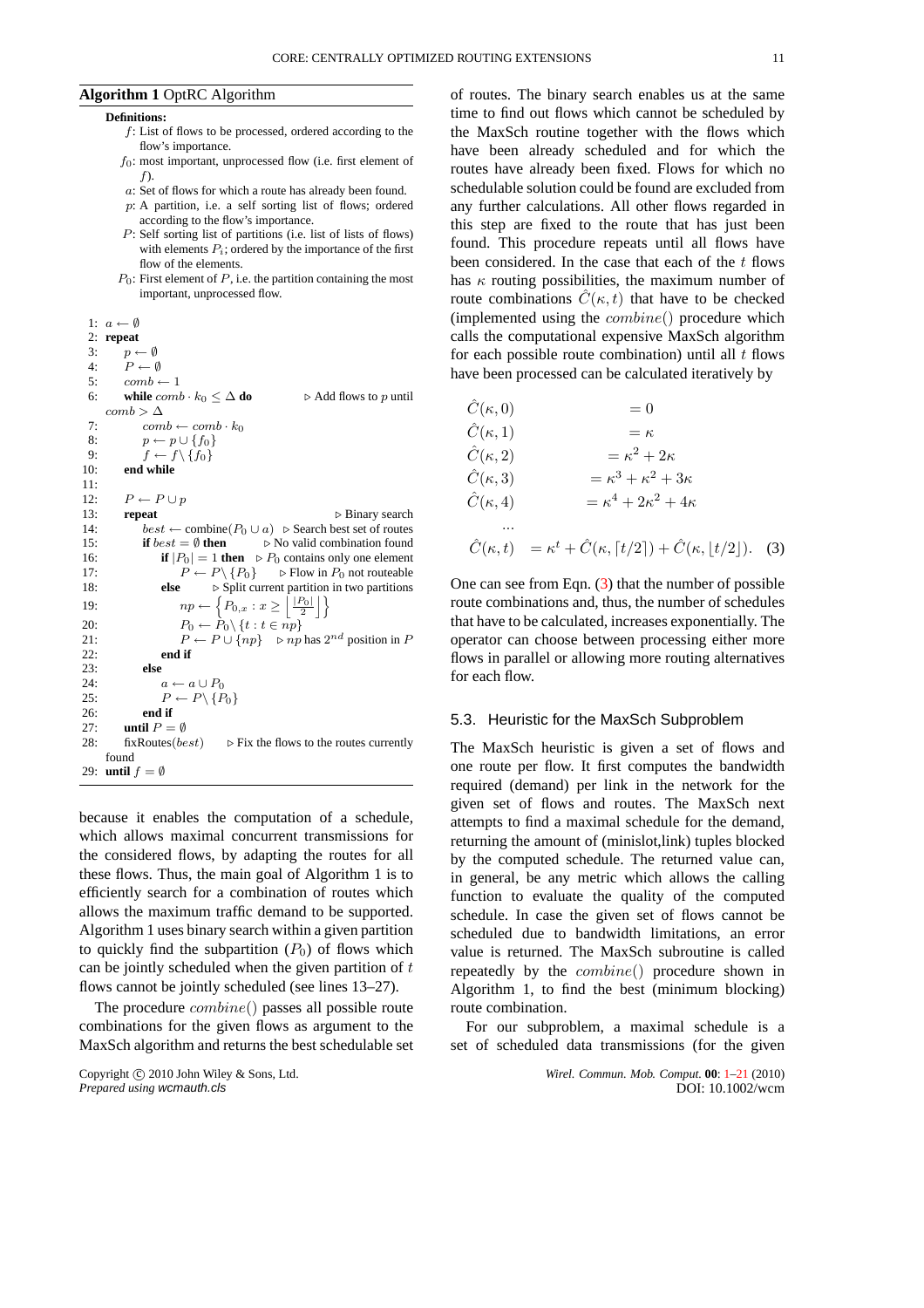traffic demand) per minislot such that no further nonconflicting data transmissions can be scheduled. The above definition is similar to the definition for the maximal slot assignment presented in [22]. To find a maximal schedule we use an adapted version of the greedy maximal scheduling algorithm presented in [23] (similar scheduling algorithms may also be found in [22, 24]). The MaxSch heuristic assigns the first minislot to the link with the highest demand. Thereby, the corresponding set of conflicting links cannot be activated in the same minislot. Of the remaining links, again the link with highest demand is chosen and assigned to the current minislot. The procedure repeats until no more links can be activated in this minislot. The demand of all active links is then reduced by one and the heuristic restarts with the updated demands per link for the next minislot.

We slightly adapted the MaxSch heuristic described above so that it can also be used for scheduling network coding transmissions (which are multicast transmissions in contrast to the normal unicast transmissions in a WMN). In the presence of perlink encryption in the WMN (as assumed), network coding via opportunistic listening as outlined in [8] is not possible. Hence, CORE focuses on optimizing for network coding when we have a traffic setup similar to the "Alice-Relay-Bob" scenario outlined in Ref. [8]. However, this does not limit the WMN from using network coding in other scenarios where possible.

We use the flow and routing information to determine all possible network coding opportunities and create a virtual network coding link for each of them. The demand on these virtual network coding links is equal to the minimum of the demands of the corresponding two unicast transmissions, which are now replaced by transmissions on the virtual network coding link. Since some of the demand is now served by the network coding links, the demand on the corresponding unicast links is reduced by the same amount. However, as a single network coding transmission can transport the double amount of data compared to a normal transmission, network coding links should be preferred by the MaxSch heuristic. Consequently, when choosing a link to schedule next, we consider the effective demand for network coding links to be twice the real demand (in minislots).

## **6. Evaluation**

We next evaluate CORE's heuristics via monte-carlo simulations. CORE's functionality was implemented into an extended version of the JiST/SWANs simulator

Copyright  $\odot$  2010 John Wiley & Sons, Ltd. *Prepared using* wcmauth.cls

[25]. For this paper, we restrict the discussion to the study of the network performance for the mesh topology shown in Fig. 6 for three distinct simulation setups. Additional experiments (different topologies, different flows) can be found in [16] and show similar performance gains using CORE. In Setup I we compare the quality of the solution obtained using CORE vs. the optimal solution (considering all possible route combinations in the working set of the heuristic). In Setup II we analyze the performance of CORE for different usage scenarios of the WMN. In particular, we investigate different traffic distributions to model an access network, an enterprise/community network and a mixture of both. In Setup III we present an alternative flow sorting strategy for the *OptRC* algorithm which draws on the insights obtained from the results for Setup II. We investigate the influence of the new flow sorting strategy on the performance of CORE for the same settings as in Setup II. As a baseline for our joint routing and scheduling heuristic, we use standard shortest-path routing using either hopcount or the blocking-cost of a path as defined in Eqn. (1) as routing metric. Finally in Sec. 6.4 we look at some vital aspects of CORE in operation, in particular, we focus on how CORE is able to deploy the centrally computed solutions using default distributed components present in the WMN.



Fig. 6. Simulated 20 node WMN topology with Mesh Base Station (MBS)

# 6.1. Simulation Results: Setup I

To find the globally optimal solution we implemented a brute-force algorithm which explores all feasible route combinations. Due to the prohibitive computational costs involved for the brute-force search we limited the study in Setup I to only 6 flows in the network with a limit of 20 minislots in the datasubframe. The traffic demands for the individual flows were uniformly distributed between 2–7 minislots per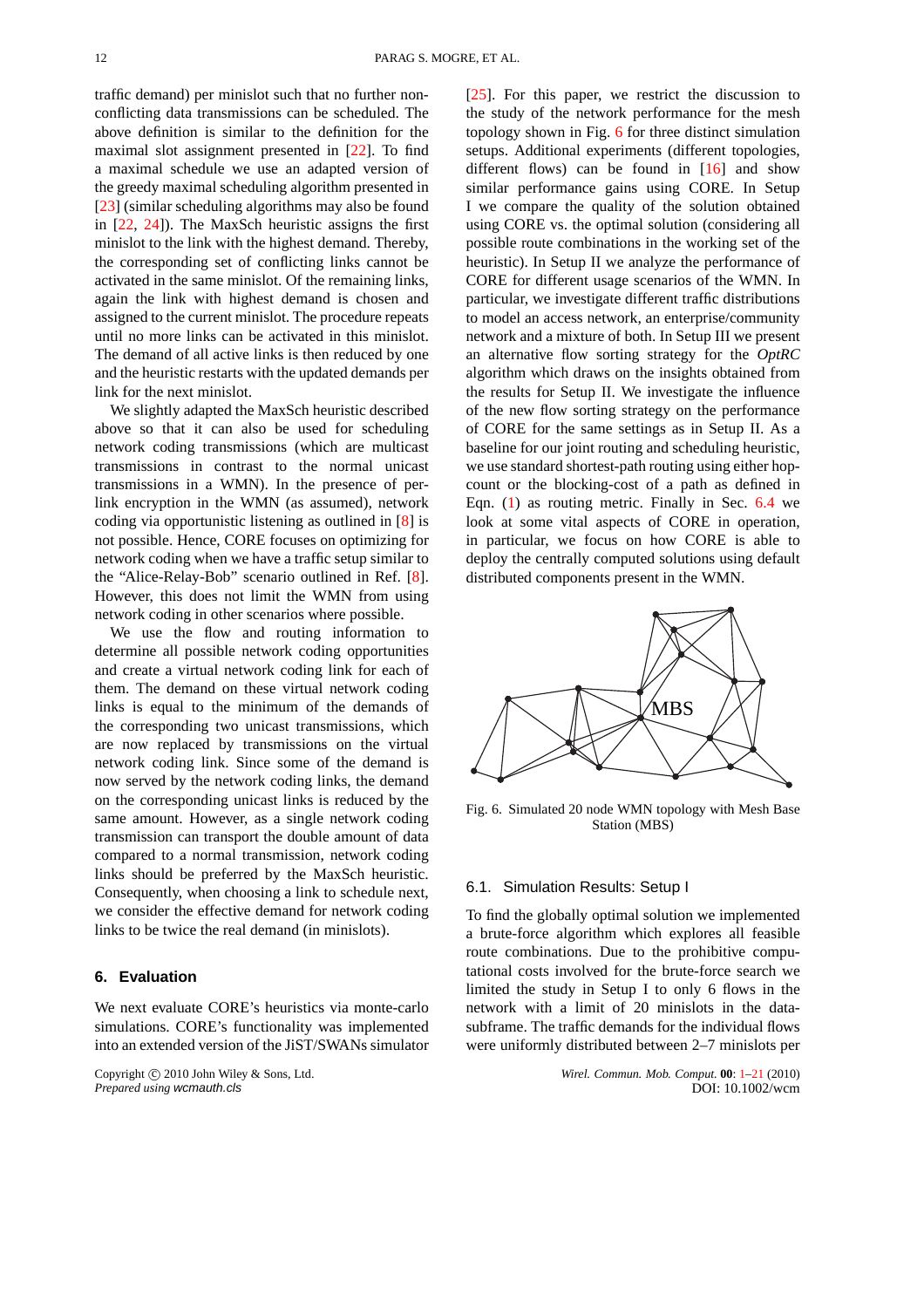Table I. Search Effort, Successful Reroutes and Established Network Coding Sessions for Setup I

|     | <b>Combinations Tried</b> |             | Reroutes         |                 | <b>NC</b> Sessions |                 |  |
|-----|---------------------------|-------------|------------------|-----------------|--------------------|-----------------|--|
|     | No NC                     | NC.         | No NC            | NC              | No NC              | NC.             |  |
| MiH | $6 + 0$                   | $6 + 0$     |                  |                 |                    | $0.38 \pm 0.08$ |  |
| MiI | $6 + 0$                   | $6 + 0$     |                  |                 |                    | $0.95 \pm 0.14$ |  |
| He  | $74 + 1$                  | $72 + 1$    | $0.845 \pm 0.08$ | $0.95 \pm 0.09$ |                    | $1.49 \pm 0.15$ |  |
| BF  | $15624 + 0$               | $15624 + 0$ | $1.15 + 0.10$    | $1.24 \pm 0.10$ |                    | $1.83 \pm 0.15$ |  |



Fig. 7. Simulation results for Setup I

frame per flow. The source destination pairs were randomly selected such that trivial flows were not generated (i.e. the minimum hop-path is of at least two hops length). We performed 400 replications of the experiment. The following algorithms have been studied:

- Minimum-hop routing (MiH)
- Minimum-blocking path routing (MiI, see Eqn. (1))
- CORE's routing heuristic (He)
- Optimal routing using brute-force (BF)

We analyzed setups with and without network coding (NC/No NC). In the NC case, network coding opportunities are recognized by the scheduler and the corresponding slots for the (multicast) transmission are reserved.

Fig. 7(a) shows the average *number of flows which could be scheduled* (we show the 95% confidence intervals if not noted otherwise). Using the optimal BF algorithm on an average less than 4 of the 6 flows offered could be scheduled, i.e. we operate the network in saturation. Fig.  $7(a)$  shows that the shortest-path routing MiH performs worst. MiI, the second best scheme, outperforms MiH because the selection of minimum-blocking paths frees network resources, thus enabling the scheduling of additional flows. This result acknowledges the importance of choosing interference-aware routes in the WMN.

The developed heuristic He performs even better. Infact, the increase in performance compared to MiI indicates the performance gain that can be realized by optimizing the routes for all flows in parallel. Moreover, the performance of He is close to 90% of the optimal performance of BF, if we consider the number of admitted flows.

The obtained results with network coding are inline with our earlier findings for the relative performance differences of the analyzed schemes. In absolute terms, despite the fact that we only offer 6 flows, the creation of network coding opportunities helps reduce the number of transmissions, thereby leading to fewer blocked links per minislot, thus supporting more flows. We see that the performance of He is even closer to the optimum compared to the non-network coding case.

Fig. 7(b) shows the average *served total traffic demand* (in minislots required per frame) for the scheduled flows. It can be seen that He supports a larger traffic demand compared to MiH and MiI. Again, BF gives the optimum performance that can be achieved. Fig.  $7(c)$  shows the number of (link, minislot) tuples *blocked per scheduled demand*, which describes the bandwidth efficiency of the scheme. A lower value for this metric indicates a higher efficiency of the scheme. This translates into a higher probability that available (link, minislot) tuples still exist in the network for a fixed demand; these available resource

*Wirel. Commun. Mob. Comput.* **00**: 1–21 (2010) DOI: 10.1002/wcm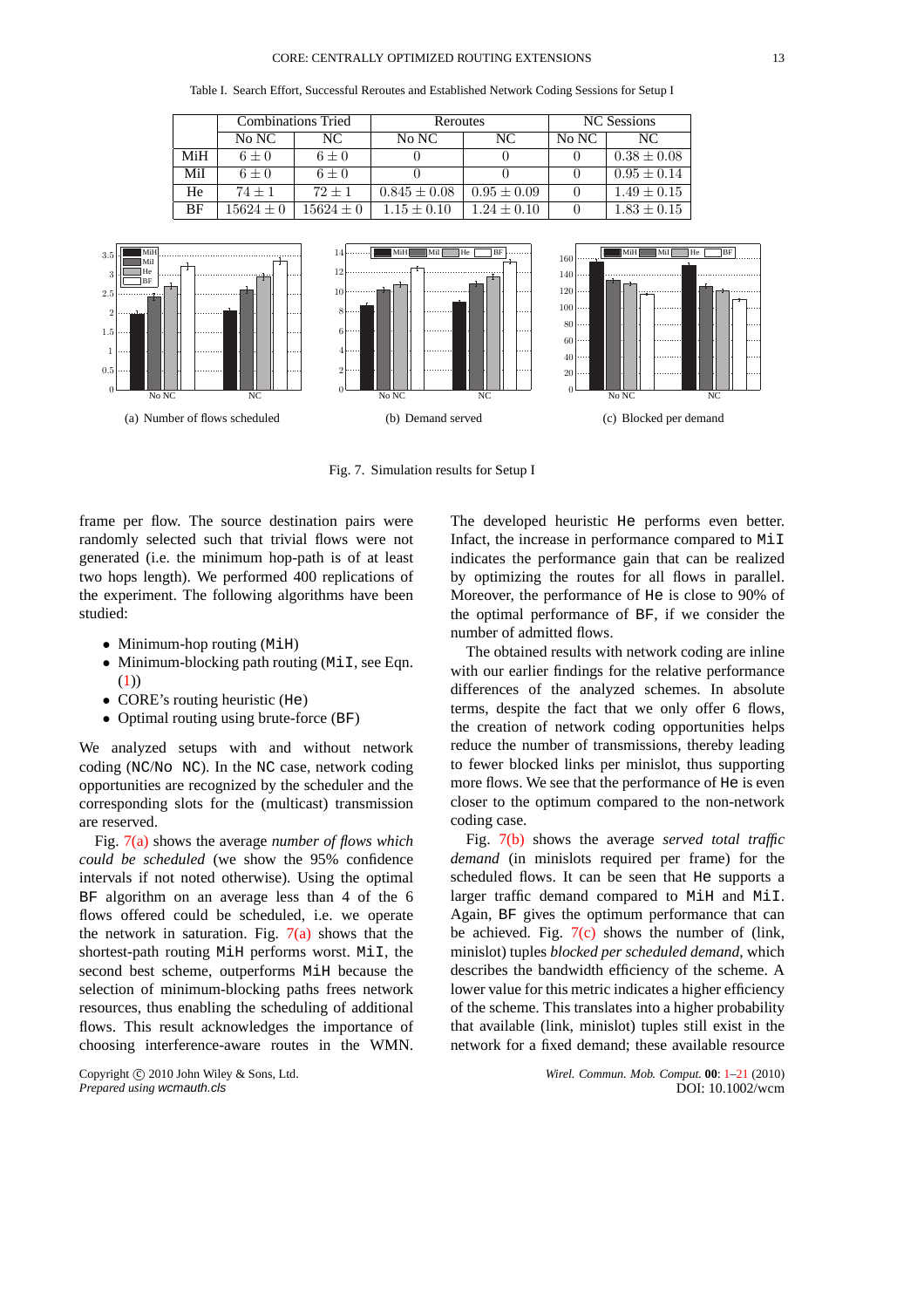can in turn be used for scheduling additional data. Only BF is able to outperform He.

Table I shows the number of route *combinations tried* (searched) by the individual algorithms to achieve the results shown in Fig. 7. The value *reroutes* represents the number of times a flow was routed on the non-default path (which is assumed to be the MiI path). Given, the small number of flows in Setup I we do not have a large number of reroutes. It can be seen that the He and BF algorithms reroute more flows in order to establish network coding opportunities, thereby conserving bandwidth in the network. The value *NC sessions* counts the mean number of network coding sessions established (a network coding session is defined as a tuple  $(a, X, b)$  where a, X, and b are nodes and X acts as a network coding relay for packets from  $a$  to  $b$  and vice versa). Even for the small setup, our algorithm He is able to establish significantly more NC sessions than the baseline algorithms.

### 6.2. Simulation Results: Setup II

In Setup II we analyze the performance of our heuristic for different traffic patterns, representing the following typical usage scenarios for WMNs:

- Operation of the WMN as a wireless access network is denoted as *AccNet*.
- Operation of the WMN with internal traffic only is denoted as *Intern*.
- Operation of the network in a hybrid/mixed setup is denoted as *Mixed*.

To model these scenarios, we introduce three different classes of traffic: *Internet traffic (Inet)*, *symmetric traffic (Sym)* and *asymmetric traffic (Asym)*. In each *Inet* connection the MBS is a communication endpoint; we assume lower bandwidth for the uplink than for the downlink. *Sym* flows always request the same amount of bandwidth for both directions of a source-destination pair, thus modeling, e.g. VoIP traffic. *Asym* traffic represents file transfers or video streaming sessions inside the network, with most of the demand in one direction and only a negligible amount in the reverse direction.

We instantiate the three modelled scenarios as shown in Table II. The traffic pattern for the *AccNet* scenario consists of *Inet* flows only. In the *Intern* scenario we combine the *sym* and *asym*§ traffic pattern

for communication among nodes of the WMN. The *Mixed* scenario combines all three types of traffic. Table  $II$  shows the individual setting for the traffic patterns for all studied scenarios, whereby the demand is uniformly distributed and specified as demand in minislots per frame per flow. The demands for the different WMNs scenarios were chosen such that the total demand for all flows in each scenario was in average around 80 minislots per frame. We assumed a total number of 67 available minislots, which corresponds to about 70% of all minislots in the ETSI( $n = 8/7$ , 3.5 MHz, OFDM 256) mode of the IEEE 802.16 standard.

Fig. 8 and Table III show the results for MiH, He (CORE's heuristics with no network coding used) and HeNC (CORE's heuristics with network coding (NC) enabled) for Setup II $^{\bullet}$ . The results clearly indicate the superior performance of He vs. the baseline MiH if traffic patterns leave room for optimization.

In particular, for the *Intern* scenario, He is able to admit around 20% additional flows compared to MiH, while HeNC realizes an improvement of about 33% in scheduled flows. For the *Mixed* scenario, the improvements are even more impressive: He outperforms MiH by scheduling around 30% additional flows, HeNC is able to increase the number of flows by nearly 50%. At the same time, Fig. 8 shows that *AccNet* does not provide this room for optimization, which is due to the bottleneck MBS. Since we assumed a total of 67 minislots, the MBS can serve a maximum demand of 67 minislots per frame, which also limits the performance of all three schemes as shown in Fig. 8 (b). Network coding does not help in this scenario either, because our heuristic prefers flows with high demand, i.e. downstream flows and does not permit sufficient upstream flows to the MBS to yield network coding opportunities. In contrast, as shown earlier, the possible gain further improves if network coding is enabled (HeNC) and sufficient network coding opportunities can be identified, which is true for the scenarios *Mixed* and *Intern*.

## 6.3. Simulation Results: Setup III and Nearness

The results in Sec. 6.2 show that for the AccNet scenario HeNC does not yield performance gains over the HE algorithm. Thus, the additional activation of network coding using CORE's HeNC heuristic was ineffective. This can be attributed to the default

<sup>§</sup>Asym. traffic is modelled with a reverse demand of zero, as the negligible demands are scheduled using short-term reservations not controlled by CORE, further for the reservation based MAC a nonzero amount for the reverse demand has only low impact as soon as the reservation is issued.

<sup>¶</sup>We omit the presentation of the results for the network coding variant MiHNC, because the inherent limitations in identifying NC sessions leads only to marginal performance gains relative to MiH.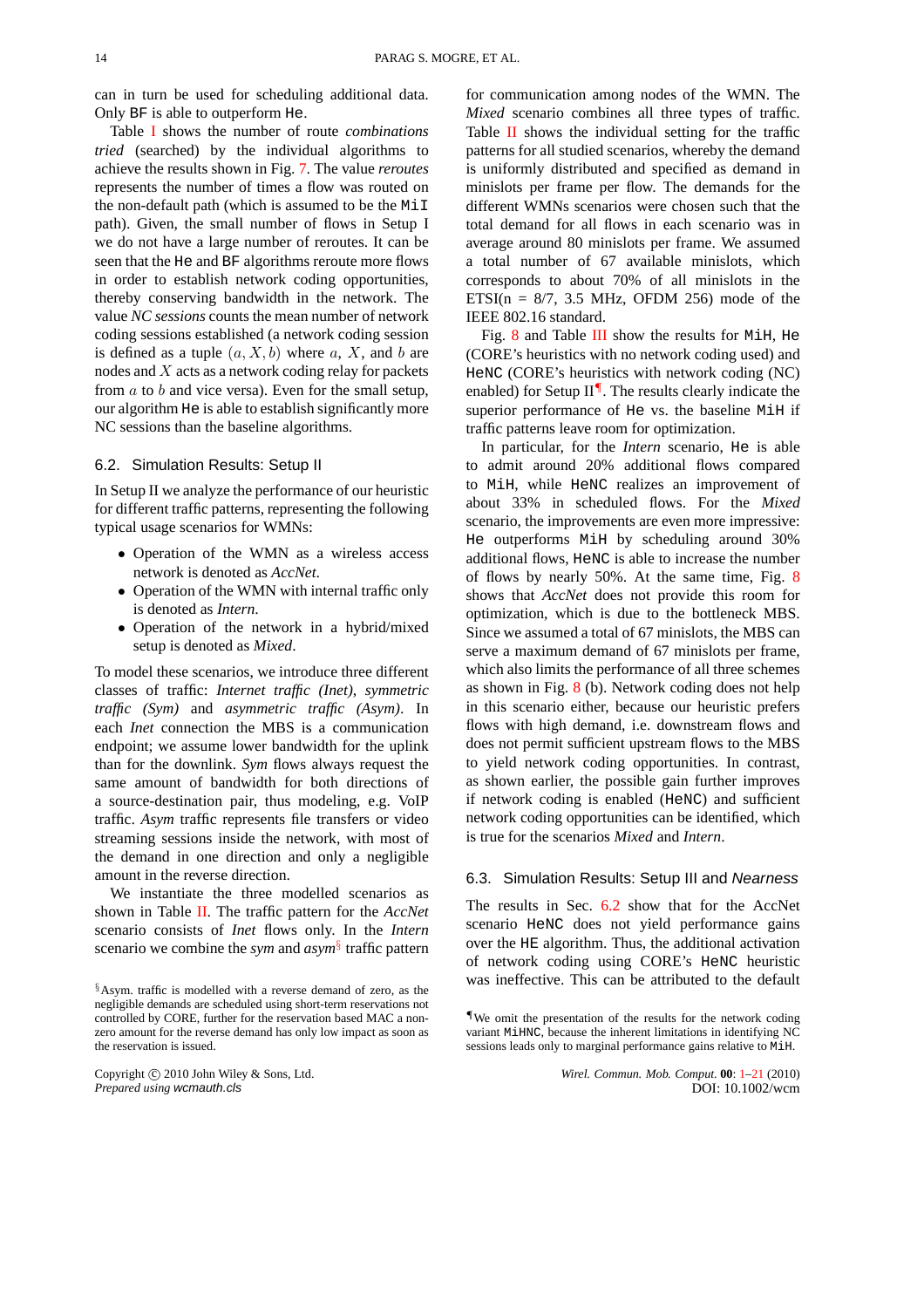|        |                   | Inet Up./Down.           | Sym             | Asym                  |
|--------|-------------------|--------------------------|-----------------|-----------------------|
| AccNet | No. of flows      | 11/11                    |                 |                       |
|        | Demand per flow   | $1 - 2 / 4 - 8$          |                 |                       |
|        | Mean total demand | 82.5 minislots per frame |                 |                       |
|        | No. of flows      |                          | 2x8             |                       |
| Intern | Demand per flow   |                          | $3 - 4$         | $3-5$<br>5<br>$2 - 5$ |
|        | Mean total demand | 80 minislots per frame   | 2x <sub>5</sub> |                       |
|        | No. of flows      | 11/11                    |                 |                       |
| Mixed  | Demand per flow   | $1/1-3$                  |                 |                       |
|        | Mean total demand | 80.5 minislots per frame |                 |                       |

Table II. Traffic Patterns for Setup II

Table III. Search Effort, Successful Reroutes and Established Network Coding Sessions for Setup II

|      | <b>Combinations Tried</b> |             |             | Reroutes       |               |               | <b>NC</b> Sessions |                |            |
|------|---------------------------|-------------|-------------|----------------|---------------|---------------|--------------------|----------------|------------|
|      | Mixed                     | Intern      | AccNet      | Mixed          | Intern        | AccNet        | Mixed              | Intern         | AccNet     |
| MiH  | $37 + 0$                  | $22 + 0$    | $22 + 0$    |                |               |               |                    |                |            |
| He   | $912 + 6$                 | $531 + 6$   | $595 \pm 4$ | $11.0 \pm 0.4$ | $6.8 \pm 0.2$ | $3.2 + 0.1$   |                    |                |            |
| HeNC | $870 \pm 8$               | $500 \pm 5$ | $578 \pm 3$ | $12.5 \pm 0.4$ | $7.5 \pm 0.3$ | $3.2 \pm 0.1$ | $14.0 \pm 0.3$     | $13.3 \pm 0.3$ | $.9 + 0.2$ |



Fig. 8. Simulation results for Setup II

ordering of flows based on their demand, which was used for the *OptRC* algorithm that is part of both heuristics. Due to this ordering of flows, the heuristics always chose to jointly optimize the routes for the higher throughput flows together before considering the flows with lower throughput. In the AccNet scenario, the flow setup was chosen to reflect the typical scenario in access networks, i.e. asymmetric Internet traffic with the volume of download traffic (traffic from the MBS towards the SSs) being much higher than the volume of upload traffic. Sorting the set of flows in the network in descending order of their demands results in the download flows to appear earlier in the sorted list, while the small upload flows appear at the end. Based on this sorting, CORE's heuristic jointly optimizes the routes for the downlink flows in parallel, but as these are all flows originating at the MBS (ingress/egress point for external traffic into/out of the WMN), the packets belonging to these flows are usually routed along a tree rooted at the MBS to the individual SSs. Thus, almost no latitude w.r.t. obtaining network coding opportunities by jointly optimizing the routes for the downlink flows exists. After having scheduled the high throughput flows using the central server, the share of the centrally managed bandwidth is nearly void. As a result the MBS can only process very few uplink flows of lower demand. The flows not fitting into the envelope assigned for centralized management are then left to be scheduled using the rest of the bandwidth in a distributed manner. Hence, for the studied AccNet scenario, HeNC does hardly setup any network coding sessions.

Obviously, if the system schedules and optimizes a pair of an uplink and its corresponding downlink flow such that the flows are routed along the same nodes (however in opposite directions) then a number of network coding opportunities can be created at

Copyright  $\odot$  2010 John Wiley & Sons, Ltd. *Prepared using* wcmauth.cls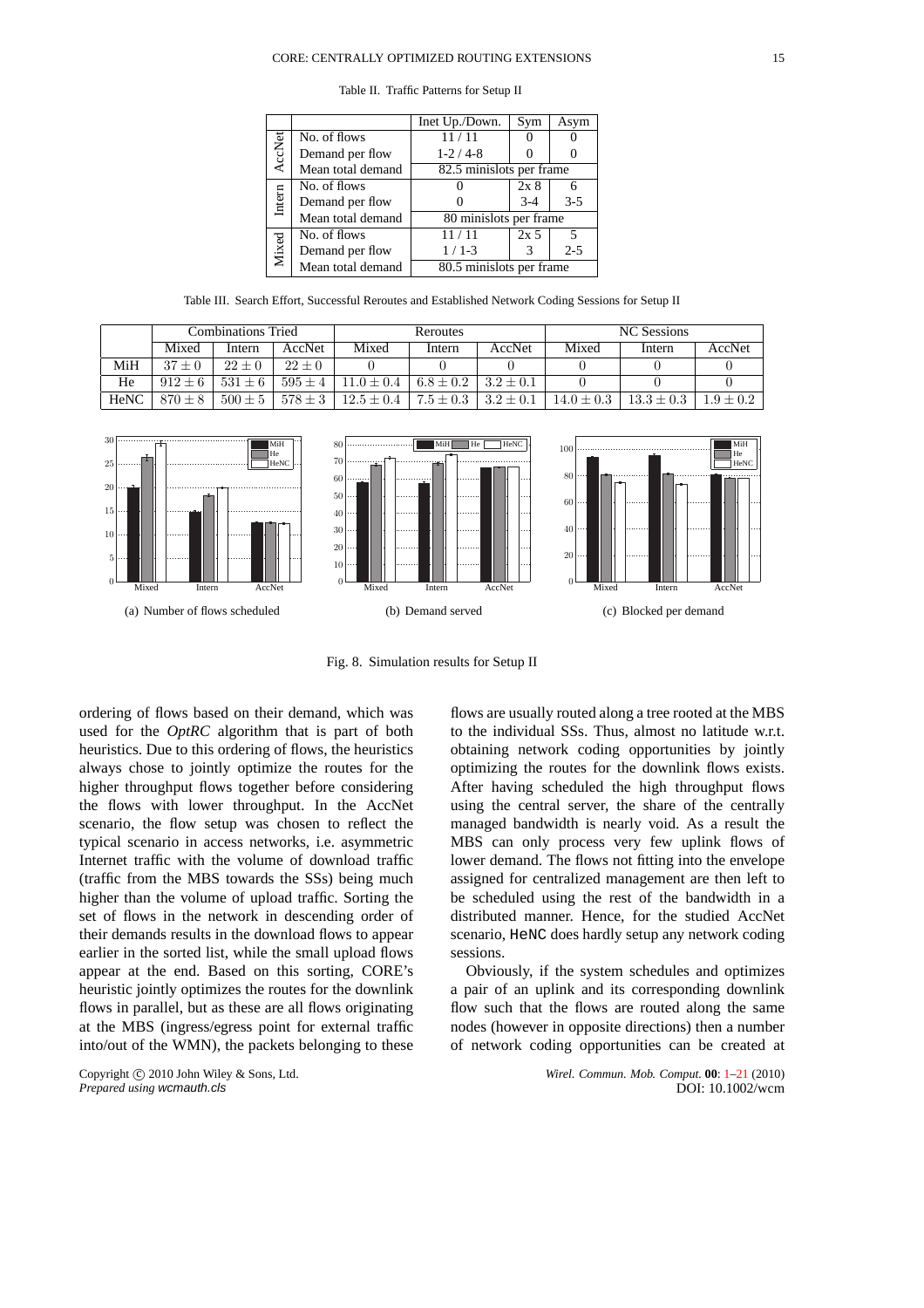the relay nodes (similar to that shown in Fig. 3). To identify and jointly combine such pairs of flows (not necessarily between the same source and destination nodes) we need to depart from the demand-based flow ordering. We propose a novel metric for determining the order of the flow, which we term as *nearness*. The intuitive idea behind nearness is to identify flows which are topologically close to one another in the WMN. Such flows are suitable candidate flows for optimizing their routes in parallel. To be more precise, the source node of one flow must be close (in the WMN topology) to the destination node of the second flow and vice versa. The most trivial case for this can be seen for the AccNet flows, where the source node of the uplink flow is the destination node for the downlink flow and the source node for the downlink flow is destination node for the uplink flow. We define the *nearness* of two flows as in Eq. (4).

$$
\delta\left(f_x, f_y\right) = \frac{h\left(s_x, d_y\right) + h\left(s_y, d_x\right)}{2} \tag{4}
$$

Where  $f_x$  and  $f_y$  are two flows with sources  $s_x$  and  $s_y$  and destinations  $d_x$  and  $d_y$ , respectively.  $h(s, d)$ is the length of the minimum hop path from  $s$  to  $d$ . We can modify the OptRC Algorithm (Algorithm 1) to use the *nearness* metric when adding flows to a partition, by replacing lines 6–10 of Algorithm 1 by the following algorithm:

**Algorithm 2** Flow selection using *nearness* heuristic 1:  $x \leftarrow 0$ 2: **while**  $comb \cdot k_x \leq C$  **do** 3:  $comb \leftarrow comb \cdot k_x$ 4:  $p \leftarrow p \cup \{f_x\}$ 5:  $f \leftarrow f \setminus \{f_x\}$ 6:  $x \leftarrow i$  such that  $\delta(p_0, f_i)$  is minimal  $\forall f_i \in f$ 7: **end while**

As discussed in Sec. 5.2,  $p_0$  is the most important flow in a partition. Instead of the flow with the highest demand when using the default metric, the *nearness* metric considers the flow that is nearest to all the other flows in its partition as  $p_0$ .

For the results presented in this subsection we compare the performance of the following algorithms MiH, HeNC, and HeNear. Where HeNear is CORE's heuristic with network coding enabled, and employing the *nearness* metric together with the correspondingly modified *OptRC* algorithm. Here, the main aim is to investigate the influence of the usage of the nearness metric on the capability of CORE to find and utilize network coding opportunities. For the results presented in Setup III, we use traffic settings similar to Setup II. We keep all other simulation parameters constant, except for the use of the nearness metric for HeNear. As both the heuristics are bound by the same computational costs, and there is no change to the computational costs incurred by the MiH algorithm, we refrain from presenting the computational costs for the simulations in Setup III.

Fig. 9 shows the results for MiH, HeNc, and HeNear for Setup III. As can be observed, the performance HeNear equals or betters the performance of HeNC in all the operating scenarios. Notably, significantly more flows are admitted into the network by HeNear in the *Mixed* and the *AccNet* scenarios. However, this does not translate to more total demand served. For the investigated setting we observe that HeNear schedules more lower demand flows which are *near* to some higher demand flows in the current partition of flows as compared to HeNC which prefers to first optimize the routes for all the higher demand flows in parallel before considering lower demand flows.

Fig. 10 shows the comparitive performance of MiH, HeNC, and HeNear considering their ability to setup network coding sessions in the WMN. As expected, HeNear is able to setup significantly more network coding sessions<sup>||</sup> for the *Mixed* and *AccNet* scenarios. The gain in the number of network coding sessions setup is mainly due to the joint optimization of routes for traffic flows which form uplink/downlink pairs, but also other topologically close flows. However, the *nearness* metric is not necessarily always effective in setting up network coding sessions that further improve the network capacity. This can be seen from the slightly worse performance of HeNear when compared to HeNC. We can explain this result, because even if the source of one flow is close to the destination of another flow and vice versa, this does not imply that the individual nodes on the already established routes are close to each other. Rerouting the flows slightly thus does not necessarily allow the setup of significantly higher number of network coding sessions.

We observe a similar trend in the overall number of slots reserved (per frame) for the network coding sessions setup in the WMN. Although the number of network coding sessions setup in the *Mixed* scenario

Copyright  $\odot$  2010 John Wiley & Sons, Ltd. *Prepared using* wcmauth.cls

 $\mathbb{A}$  network coding session consists of a node (relay) which transmits coded packets to its neighbours thereby relaying the packets via network coding instead of using simple store-andforward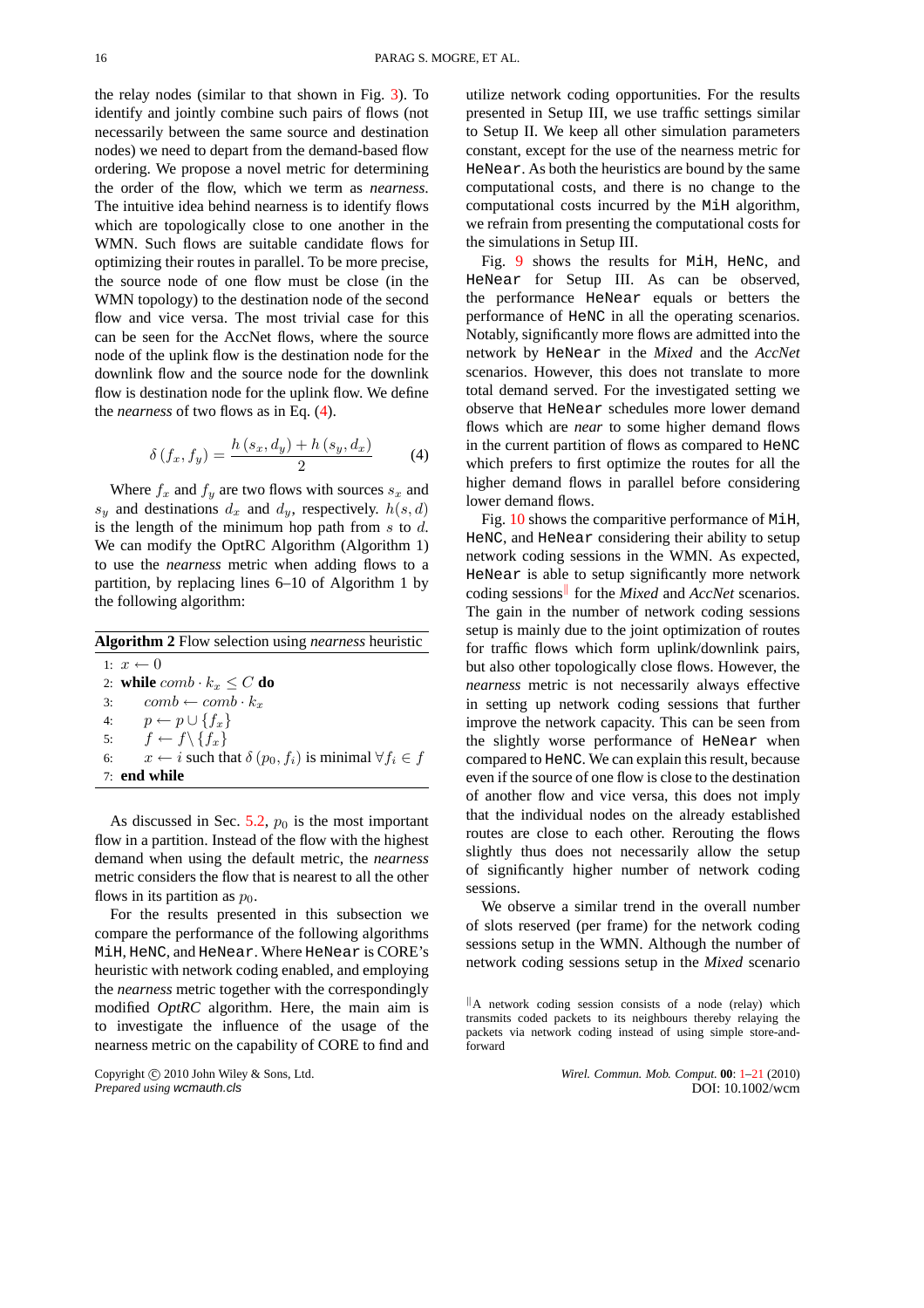

Fig. 9. Simulation results for Setup III



Fig. 10. Simulation results for Setup III

is slightly higher for HeNear as compared to HeNC, the total number of slots which are reserved for the network coding sessions is very close for both schemes. Again, this is possible, as HeNC tends to optimize the routes for the higher throughput flows in parallel first. Thus, it may e.g. setup a single NC session where the slots reserved for coding are 10 slots per frame. On the other hand, HeNear tends to optimize routes for nearby flows first, and may thus e.g. set up 10 NC sessions for 10 uplink/downlink flow pairs. Since the traffic may be asymmetric in volume for the latter case, flows are matched for network coding that e.g. need 1 slot per frame of uplink bandwidth, and each 10 slots per frame of downlink bandwidth. Hence due to the asymmetry in the traffic, at most one slot per frame will be attributed to network coding for each of the established NC sessions.

We can conclude that using the *nearness* metric one can very efficiently identify and select uplink/downlink or similar flow pairs for jointly optimizing the routes. This leads to a significantly increased number of network coding opportunities using HeNear, especially in the *AccNet* scenario. In contrast, in Setup II, HeNC was not able to show any significant performance gains over He. However, to achieve a significant capacity gain in the network, HeNear relies not only on the proposed flow sorting, but also needs to operate under network and traffic parameters such as topology restrictions and flow asymmetry enabling the necessary latitude for rerouting of traffic.

# 6.4. Simulation Results: Analysis of CORE In **Operation**

In the previous sections, i.e. Sec. 6.1, Sec. 6.2, and Sec. 6.3 we evaluated the quality of the heuristics computed by the CORE Server in different settings. However, as discussed, CORE relies on distributed components, i.e. components at each node in the WMN for the final deployment of network coding, as well as for the reservation of bandwidth and management of the transmission schedules. In this section we will look at

Copyright  $\odot$  2010 John Wiley & Sons, Ltd. *Prepared using* wcmauth.cls

*Wirel. Commun. Mob. Comput.* **00**: 1–21 (2010) DOI: 10.1002/wcm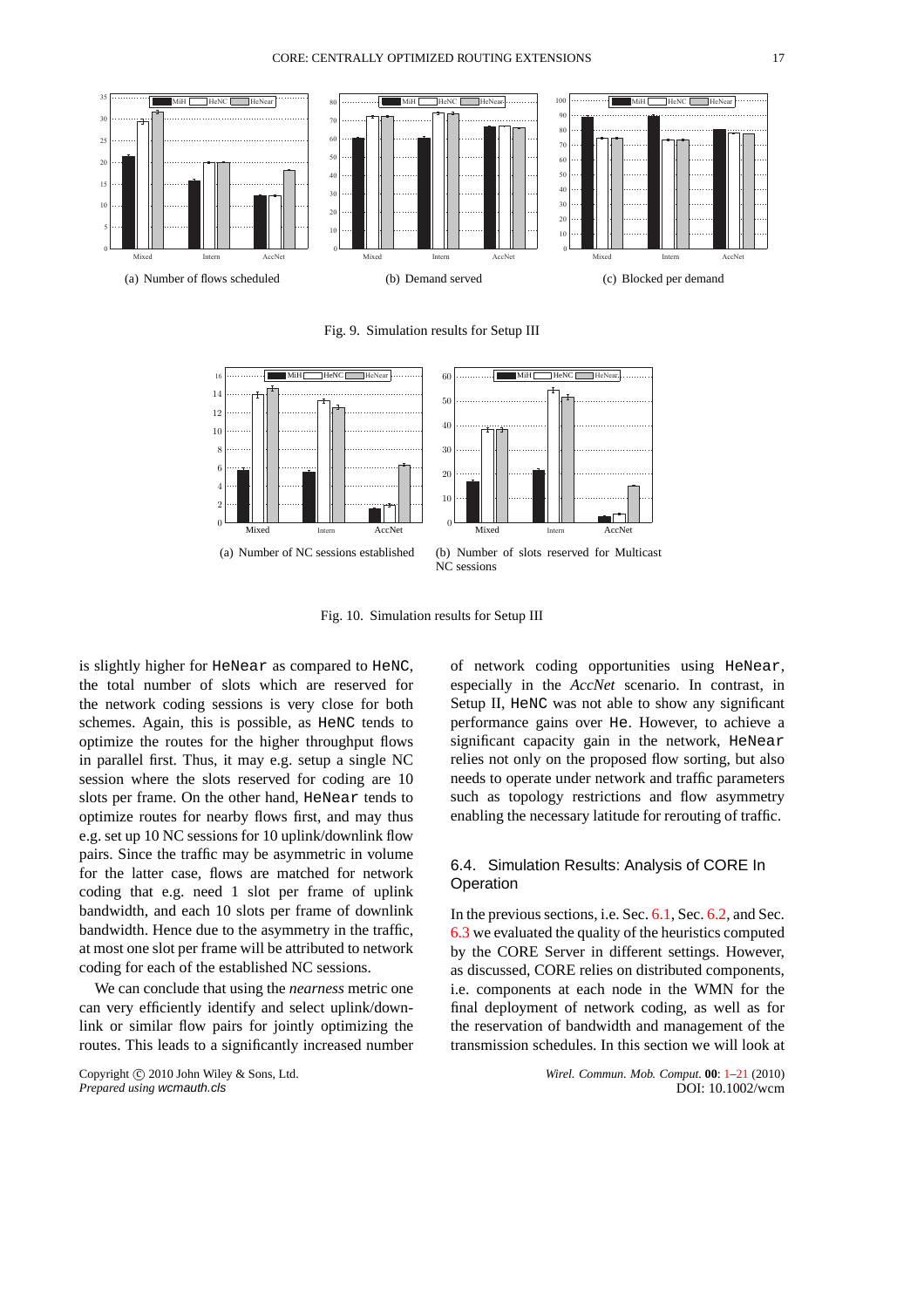selected results which demonstrate the critical aspects of CORE's working, and show that CORE is in fact able to approach the centrally computed solutions via distributed components.

We explained with a running example and toy topology shown in Fig. 5 the overall operation of CORE in a nutshell. Let us once again refer to Fig. 5, and assume the same network frame parameters for the IEEE 802.16 MeSH mode as specified in Sec. 6.2. Let us assume that we have the following flows in the network: Flow 1: from node  $P$ , to node  $R$  starting at time 10 sec and stopping at 20 sec with a constant data rate (demand) equivalent to 6 minislots per frame; and Flow 2: from node  $T$  to node  $P$ , starting at 13 sec and stopping at 17 sec with a demand equivalent to 11 minislots per frame.

Initially, the WMN will use the default routes provided by the routing in place in the network (i.e. in our case shortest hop paths). Thus, Flow 1 is routed via the path  $P\rightarrow Q\rightarrow R$ , which, incidentally is also the minimum interference path, and will provide the best delay when sufficient bandwidth is reserved all along the path. Thus, after the initial bandwidth requests have been processed (i.e. the control delay and overhead we discussed in depth in Sec. 3), the mean end-to-end delay for packets belonging to Flow 1 comes down to 20ms as shown in Fig. 11 at point  $(1)$ .



Fig. 11. End-to-end delays for the toy topology from Fig. 5

This is in our setup the lowest delay which would be achievable for this path assuming that data usually cannot be forwarded in the same frame in which it has been received by a node from the previous hop. The frame duration for the selected IEEE 802.16 parameters is 10ms. Now, when Flow 2 starts at time  $t = 13s$ , Flow 2, similar to Flow 1 will be routed along the default shortest hop path (here, route  $T \rightarrow S \rightarrow P$ ).

Copyright  $\odot$  2010 John Wiley & Sons, Ltd. *Prepared using* wcmauth.cls

The central CORE server, here node  $Q$ , is then informed about the demand of this flow too, and uses its heuristics to determine that the overall minimum interference route set uses route  $P \rightarrow S \rightarrow T \rightarrow R$  for Flow 1 and  $T\rightarrow S\rightarrow P$  for Flow 2.

This increases the path length for Flow 1 by one hop, however, the rerouting of the flows as per the routes computed by the heuristics at the central server reduce the overall interference in the network by allowing node  $S$  to act as a network coding relay for packets flowing in both directions via the node between the nodes  $P$  and  $T$ . As discussed in Sec. 4 the CORE server then sends appropriate control messages to the nodes in the WMN to instruct them to update their routing tables and use the routes proposed by the CORE server for the individual flows instead of the default routes. Thus, the CORE server basically provides an extended routing functionality adapting the default routes where needed, hence the name Centrally Optimized Routing Extensions.

However, in addition to notifying the individual nodes to adapt their routing tables, the CORE server also instructs the nodes to adapt their bandwidth reservations on the individual links in advance to the changes of the routing tables. It should be noted that besides these instructions which are provided via a cross-layer interface, CORE does not play any role in the actual bandwidth reservations nor does it reserve multicast bandwidth for network coding, or control network coding operations centrally, but the distributed bandwidth reservation mechanisms present on the node in the MeSH mode are used. Note, we assume that these default components only needed to be slightly modified to both enable interpretation of CORE's instructions, as well as to enable multicast bandwidth reservation and network coding functionality. Discussing the details of these mechanisms is not possible in the limited scope of this paper, which focuses on the overall operation of CORE, and its heuristics. The interested reader is however referred to Refs. [16, 20, 26, 21] for additional details about the bandwidth reservation as well as network coding solutions for reservation based WMNs.

Thus, based on the route updates received from the server, the nodes will reroute Flow 1 such that it now takes a longer route. This is reflected by the slight increase in the end-to-end delay of packets for this flow (see  $(2)$  in Fig. 11). However, due to the additional advance bandwidth reservation change instructions sent by the CORE server, the transition from one path to the other is relatively smooth, and does not incur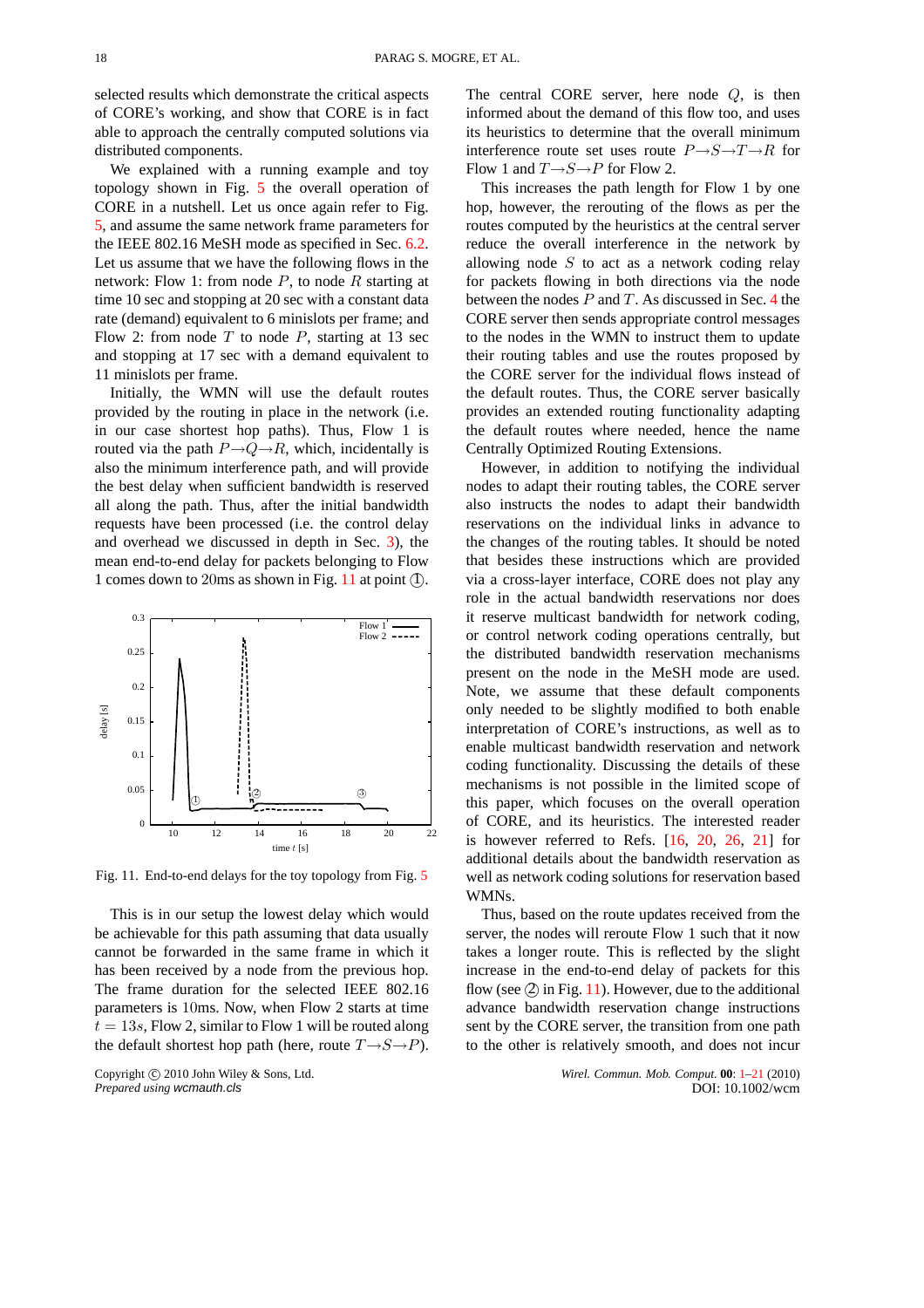the comparatively high initial delays due to the time required for bandwidth reservation along the path. As Flow 2 ceases at  $t = 17s$ , Flow 1 is rerouted back to its default path  $(3)$  in Fig. 11). We used the toytopology to be able to easily show the effect of the route change for flows, and how the CORE framework mechanisms allow a smooth transition from one path to another for the flows. For the time duration where both the flows are active in the network, and there exists a cross-flow at node  $S$ , this node may set up a network coding session allowing network coding to be deployed. The mechanisms for network coding itself are however beyond the influence of CORE, and there are different possible mechanisms to implement network coding. In general, as we have shown in our work Ref. [12, 13] in reservation based systems, network coding is meaningful only for long-lived flow pairs where the additional reservation overhead can be amortised by coding a large number of packets arriving over time for the chosen flow pair/set. We highlighted this aspect in brief in Sec. 3.

We now once again turn back to the bigger topology shown in Fig. 6. The aim is to see if CORE in operation does indeed bring the expected increase in terms of additional network coding sessions which are enabled in the WMN for a given set of flows in the WMN. We use the same IEEE 802.16 frame parameters as considered in Sec. 6.2, and look at the Mixed Traffic scenario specified in Tab.  $II$ . We again assume that the CORE server's *OptRC* heuristic sorts flows based on their demands. For this setup, based on the computation at the CORE server, we see from Fig. 10 (a) that CORE using the heuristics (i.e. HeNC) is expected to enable on an average 14 network coding sessions, which when compared to the around 6 network coding sessions expected to be enabled by the standard routing in the WMN is a significant improvement.

We simulated the operation of the network for a total of 11000 frames, with the Mixed Traffic scenario such that the individual flows started at random times between frame 2000 and 4000 and then existed for the rest of the simulation. We used a IEEE 802.16 MAC layer with distributed bandwidth reservation mechanisms (see Ref. [26]) with additional extensions permitting nodes to individually setup network coding sessions (i.e. act as relay for a network coding session) based on statistical analysis for the traffic relayed by the nodes for various flows to choose flow pairs for whom network coding would be fruitful (see [20, 21] for details). Exact details of the start times of the individual traffic flows can be found in [21]. The network coding mechanism at the nodes was such that it would start a network coding session and actively code packets belonging to a flow pair only when it observed that the flows have existed for a certain minimum duration, and have sufficient traffic demand to profitably gain from network coding.

Fig. 12 shows the number of network coding sessions established using the implemented network coding enabled MAC layer. Fig. 12 shows that the total number of network coding sessions established (i.e. for which the nodes acting as relays were able to observe cross-flows with sufficient traffic demand, and where these flow's existed long enough) in the WMN when using CORE is more than double the number of network coding sessions which could be established in the WMN for the same set of flows without CORE in operation. Furthermore one sees that with more and more flows entering the network (between frames 2000 and 4000) the number of possible network coding sessions increases for both the WMN with and without CORE. This is quite possible as some default routes may lead to suitable network coding opportunities. Additionally, one also sees that the network coding sessions are established with a certain lag to the flow's entering the network. This is due to the implementation we used where network coding sessions were established only once the flows had existed for a minimum time duration and were observed to have a minimum traffic demand. But, in both the cases, i.e. when operating with CORE enabled, and without CORE enabled, the MAC layer implementation was the same, so these effects are similar for both scenarios. One sees that the CORE server adapts the routes for the flows multiple times (i.e. with the entry of flows where it finds out that another route combination may lead to a schedule blocking less minislots, similar to the case seen for the toy-topology discussed earlier). This is seen by the steady step-wise increase in the number of network coding sessions which could be established.

Now, if one compares the number of network coding sessions which the WMN was able to establish with the number of network coding sessions which had been estimated by the computations at the CORE server for the scenario (see Fig.  $10(a)$ ), we see that the distributed means of implementing CORE's centrally computed solutions come close to the central solution in terms of the network coding sessions which could be established. The difference to the central solution is only around two sessions in this simulation, and a MAC layer implementation which would be less conservative in establishing network coding sessions

Copyright  $\odot$  2010 John Wiley & Sons, Ltd. *Prepared using* wcmauth.cls

*Wirel. Commun. Mob. Comput.* **00**: 1–21 (2010) DOI: 10.1002/wcm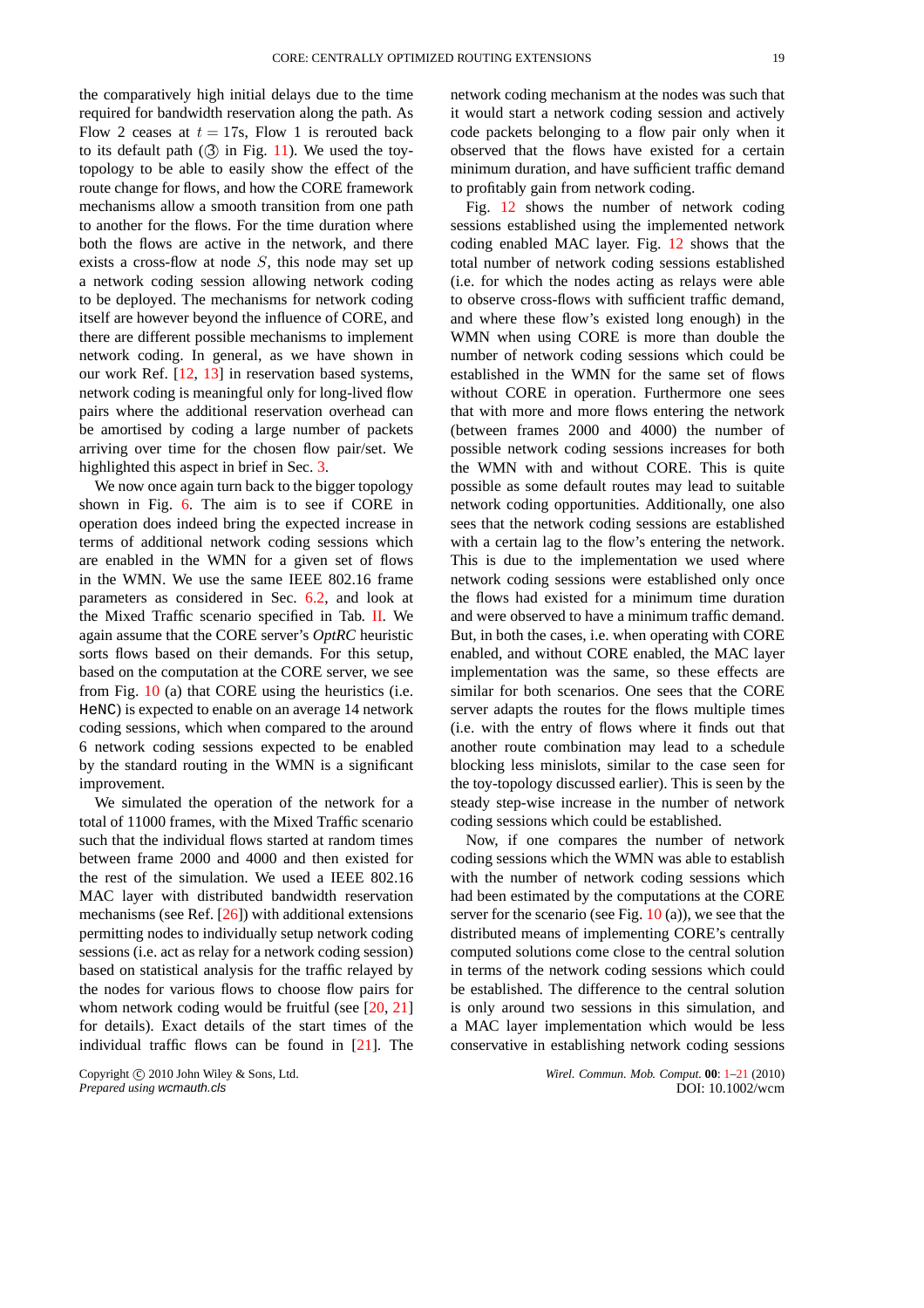would further reduce this difference. The conservative nature of our MAC layer implementation is especially seen when we look at the number of network coding sessions which are established without CORE, here too the number of network coding sessions is slightly less than that which is theoretically possible. However, we have seen that in reservation based WMNs network coding involves considerable overhead for coding as well as maintenance and reservation of suitable schedules for transmitting packets involved in network coding. Additional results for the scenario can be found in Ref. [20, 21].



Fig. 12. Network coding sessions setup over time with and without CORE

# 6.5. Summary of Results

The evaluation shows that CORE can very much improve the performance in WMNs. In networks that are tractable, our devised heuristics perform slightly worse than optimal solutions. However, please note that the former have been tuned such that they are able to operate in near real-time, while the latter are infeasible for realistic scenarios because of their runtime. Further, the network operator can trade off more computational complexity for better solutions, if the additional computational resources and time are available in the WMN. CORE shows an excellent performance in realistic environments. In particular, the He as well as the HeNC variant significantly outperform the baseline of minimum-hop routing (MiH) by up to 50% improvement in terms of scheduled flows. At the same time, our algorithms are able to identify network coding opportunities and are practical to deploy network coding in TDMA/TDD mesh networks, even if these networks deploy per-hop link-level encryption.

Copyright  $\odot$  2010 John Wiley & Sons, Ltd. *Prepared using* wcmauth.cls

## **7. Conclusion**

In this paper we outlined basic design principles which need to be considered when developing network coding solutions for the MeSH mode of IEEE 802.16, and TDMA/TDD based WMNs in general. CORE was designed using these insights. Our results show that CORE is able outperform the baseline schemes by admitting up to 50% of additional traffic. Further, to reach the optimized solution CORE needs to search only a very small fraction of the solution space, and can thus operate in near real-time in realistic scenarios. The distributed deployment of CORE's solutions make the WMN robust to failures of the central server. We see that in distributed operation CORE allows the WMN to establish significantly higher number of network coding sessions in the WMN, and approaches very close to the centrally computed solution. We can also conclude that in general sorting the flows in the order of their traffic volume for the *OptRC* algorithm leads to good performance. However, enhanced gains can in principle be obtained using the *nearness* metric for sorting flows in scenarios with a lot of traffic to and from the MBS. The network operator is provided with a myriad of choices for sorting the flows, e.g. based on their priority class, etc. and CORE by no way limits the possibilites. In future work we plan to look into this very important aspect in detail to derive insights for dynamically adapting the sorting scheme to best suit the operator specified goals. Another interesting aspect we plan to investigate is completely distributed solutions to the problem presented in this paper. Another focus of investigation we will be efficient and completely distributed solutions instead of the central optimization used by CORE.

## **8. Acknowledgements**

The authors express their thanks to the anonymous reviewers whose constructive feedback and comments helped improve the quality of this manuscript a lot.

### **References**

- 1. Mogre PS, d'Heureuse N, Hollick M, Steinmetz R. CORE: Centrally Optimized Routing Extensions for the IEEE 802.16 MeSH Mode. *IEEE LCN 2008*, 2008.
- 2. IEEE. 802.16 Standard for Local and Metropolitan Area Networks, Part 16: Air Interface for Fixed Broadband Wireless Access Systems. IEEE Std. 802.16-2004 October 2004.
- 3. IEEE Computer Society. 802.11 IEEE Standard for Information Technology - Telecommunications and Information Exchange between Systems - Local and Metropolitan Area Networks - Specific requirement, Part 11: Wireless LAN